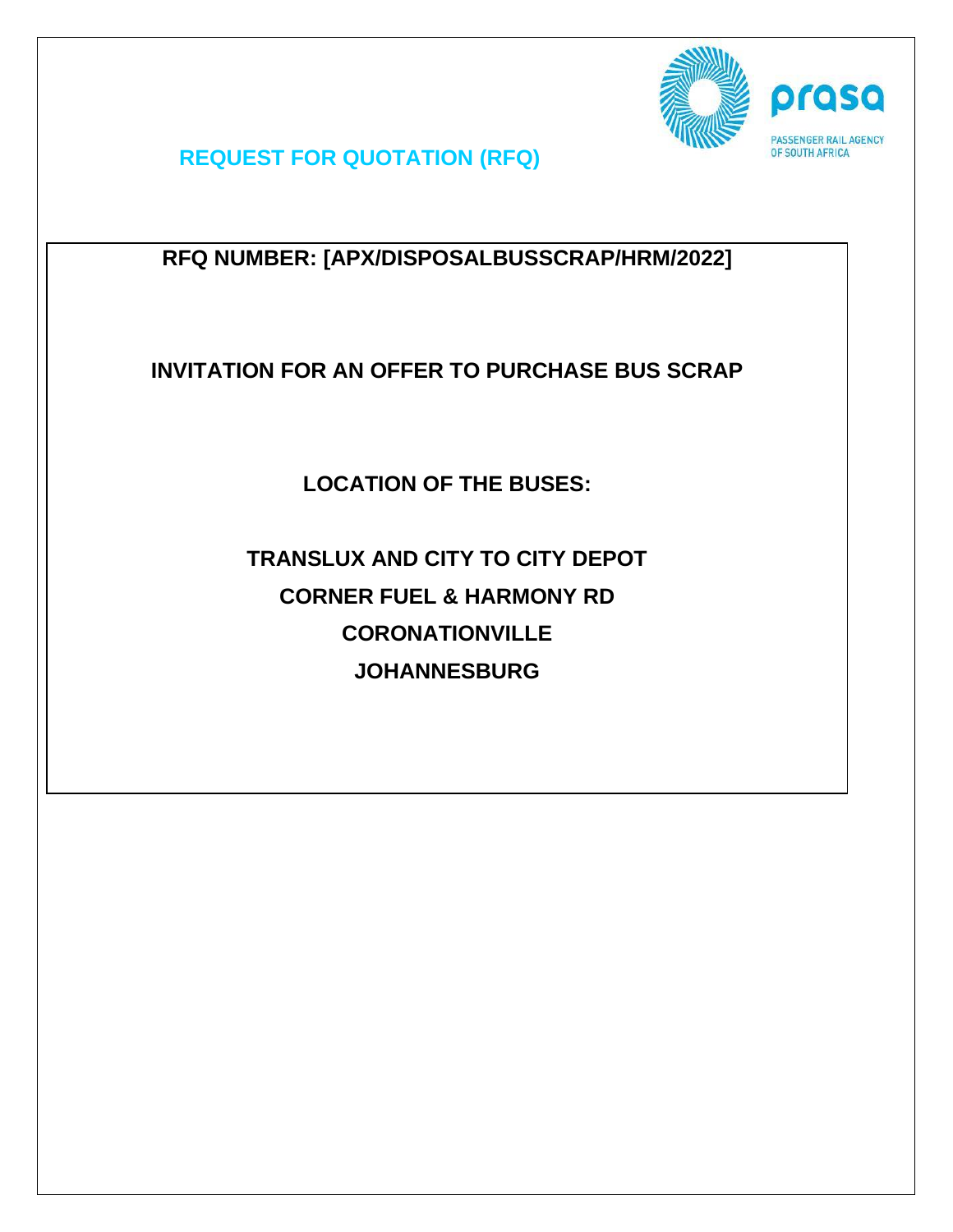

### **SECTION 1: SBD1**

| <b>PART A INVITATION TO BID</b>                                                                                      |                                                      |                              |                                         |                            |           |             |                              |    |                       |  |             |
|----------------------------------------------------------------------------------------------------------------------|------------------------------------------------------|------------------------------|-----------------------------------------|----------------------------|-----------|-------------|------------------------------|----|-----------------------|--|-------------|
| YOU ARE HEREBY INVITED TO BID FOR REQUIREMENTS OF PASSENGER RAIL AGENCY (PRASA)                                      |                                                      |                              |                                         |                            |           |             |                              |    |                       |  |             |
|                                                                                                                      | APX/DISPOSALBUSSCRAP/HR                              |                              |                                         | <b>BRIEFING DATE:</b>      |           |             | 24.01.2022                   |    | <b>BRIEFING TIME:</b> |  | 10:00 AM    |
| <b>BID NUMBER:</b>                                                                                                   | M/2022                                               |                              |                                         | <b>CLOSING DATE:</b>       |           |             | 31.01.2022                   |    | <b>CLOSING TIME:</b>  |  | 17H00PM     |
| <b>DESCRIPTION</b>                                                                                                   | <b>INVITATION FOR AN OFFER TO PURCHASE BUS SCRAP</b> |                              |                                         |                            |           |             |                              |    |                       |  |             |
| <b>BID RESPONSE DOCUMENTS SHALL BE ADDRESSED AS FOLLOWS:</b>                                                         |                                                      |                              |                                         |                            |           |             |                              |    |                       |  |             |
| BID RESPONSE DOCUMENTS ARE TO BE EMAILED TO:<br>Emailed to: zyangairo@apx.co.za; mmaeco@prasa.com; fmaleka@prasa.com |                                                      |                              |                                         |                            |           |             |                              |    |                       |  |             |
| <b>BIDDING PROCEDURE ENQUIRIES MAY BE DIRECTED TO</b>                                                                |                                                      |                              |                                         |                            |           |             |                              |    |                       |  |             |
| <b>CONTACT PERSON</b>                                                                                                |                                                      |                              | Zoliswa Yangairo / Modumo Maeco         |                            |           |             |                              |    |                       |  |             |
| <b>TELEPHONE NUMBER</b>                                                                                              |                                                      | 012 748 7337/8/9             |                                         |                            |           |             |                              |    |                       |  |             |
| <b>E-MAIL ADDRESS</b>                                                                                                |                                                      |                              | zyangairo@apx.co.za or mmaeco@prasa.com |                            |           |             |                              |    |                       |  |             |
| <b>SUPPLIER INFORMATION</b>                                                                                          |                                                      |                              |                                         |                            |           |             |                              |    |                       |  |             |
| <b>NAME OF BIDDER</b>                                                                                                |                                                      |                              |                                         |                            |           |             |                              |    |                       |  |             |
| POSTAL ADDRESS                                                                                                       |                                                      |                              |                                         |                            |           |             |                              |    |                       |  |             |
| <b>STREET ADDRESS</b>                                                                                                |                                                      |                              |                                         |                            |           |             |                              |    |                       |  |             |
| <b>TELEPHONE NUMBER</b>                                                                                              |                                                      | <b>CODE</b><br><b>NUMBER</b> |                                         |                            |           |             |                              |    |                       |  |             |
| <b>CELLPHONE NUMBER</b>                                                                                              |                                                      |                              |                                         |                            |           |             |                              |    |                       |  |             |
| <b>FACSIMILE NUMBER</b>                                                                                              |                                                      | <b>CODE</b>                  | <b>NUMBER</b>                           |                            |           |             |                              |    |                       |  |             |
| <b>E-MAIL ADDRESS</b>                                                                                                |                                                      |                              |                                         |                            |           |             |                              |    |                       |  |             |
| <b>VAT REGISTRATION NUMBER</b>                                                                                       |                                                      |                              |                                         |                            |           |             |                              |    |                       |  |             |
| <b>SUPPLIER COMPLIANCE</b>                                                                                           |                                                      | <b>TAX COMPLIANCE</b>        |                                         |                            | <b>OR</b> |             | CENTRAL SUPPLIER             |    |                       |  |             |
| <b>STATUS</b>                                                                                                        |                                                      | <b>SYSTEM PIN:</b>           |                                         |                            |           |             | <b>DATABASE No:</b>          |    |                       |  | <b>MAAA</b> |
| <b>B-BBEE STATUS LEVEL</b>                                                                                           |                                                      | <b>TICK APPLICABLE BOX]</b>  |                                         | <b>B-BBEE STATUS LEVEL</b> |           |             | <b>[TICK APPLICABLE BOX]</b> |    |                       |  |             |
| <b>VERIFICATION CERTIFICATE</b>                                                                                      |                                                      | <b>P</b> Yes<br>No           |                                         | <b>SWORN AFFIDAVIT</b>     |           | <b>TYes</b> |                              | No |                       |  |             |
| [A B-BBEE STATUS LEVEL VERIFICATION CERTIFICATE/ SWORN AFFIDAVIT (FOR EMES & QSEs) MUST BE                           |                                                      |                              |                                         |                            |           |             |                              |    |                       |  |             |
| <b>SUBMITTED IN ORDER TO QUALIFY FOR PREFERENCE POINTS FOR B-BBEE]</b>                                               |                                                      |                              |                                         |                            |           |             |                              |    |                       |  |             |
|                                                                                                                      |                                                      |                              |                                         |                            |           |             |                              |    |                       |  |             |
|                                                                                                                      |                                                      |                              |                                         |                            |           |             |                              |    |                       |  |             |
|                                                                                                                      | Request For Quotation_SCM_2020                       |                              |                                         |                            |           |             |                              |    |                       |  |             |
|                                                                                                                      |                                                      |                              |                                         |                            |           |             |                              |    |                       |  |             |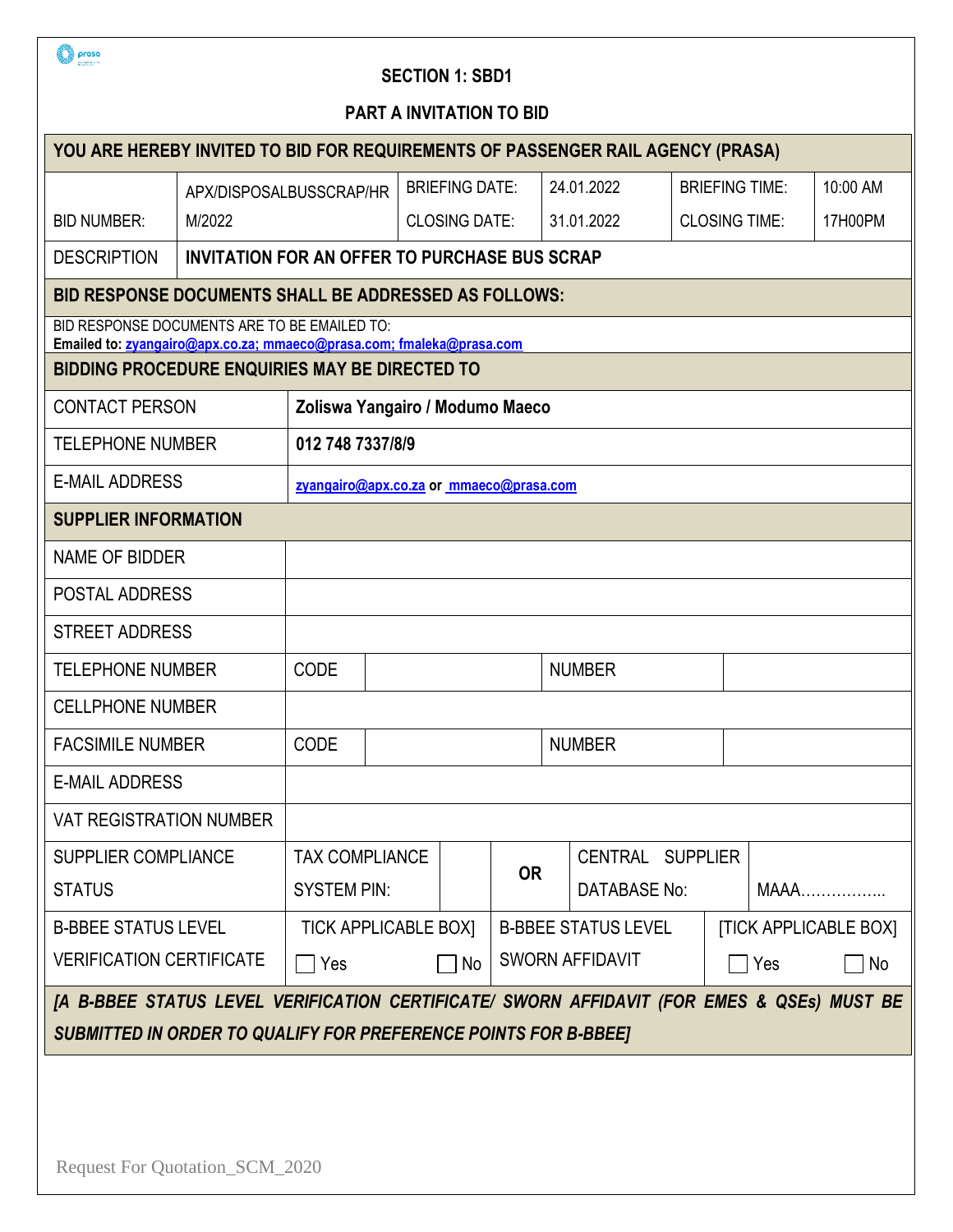| prasa                                                              |                                                                 |                                                                                                  |                                         |
|--------------------------------------------------------------------|-----------------------------------------------------------------|--------------------------------------------------------------------------------------------------|-----------------------------------------|
| 2.1<br><b>ARE</b><br><b>YOU</b><br><b>THE</b><br><b>ACCREDITED</b> | <b>PYes</b><br><b>No</b>                                        | 2.2<br><b>ARE</b><br>YOU<br>A FOREIGN                                                            | Yes<br><b>No</b>                        |
| <b>REPRESENTATIVE</b><br>IN                                        |                                                                 | <b>BASED</b><br><b>SUPPLIER</b><br>FOR THE                                                       | <b>IF YES, ANSWER THE</b>               |
| SOUTH AFRICA FOR THE                                               | <b>IF YES ENCLOSE</b>                                           | <b>/SERVICES</b><br><b><i>I</i>WORKS</b><br><b>GOODS</b>                                         | <b>QUESTIONNAIRE</b>                    |
| /SERVICES<br><b>GOODS</b>                                          | PROOF]                                                          | <b>OFFERED?</b>                                                                                  | BELOW 1                                 |
| <b><i>NORKS OFFERED?</i></b>                                       |                                                                 |                                                                                                  |                                         |
|                                                                    | QUESTIONNAIRE TO BIDDING FOREIGN SUPPLIERS                      |                                                                                                  |                                         |
|                                                                    | IS THE ENTITY A RESIDENT OF THE REPUBLIC OF SOUTH AFRICA (RSA)? |                                                                                                  | <b>YES</b><br>NO.                       |
| DOES THE ENTITY HAVE A BRANCH IN THE RSA?                          |                                                                 |                                                                                                  | <b>YES</b><br><b>NO</b><br>$\mathbf{1}$ |
|                                                                    | DOES THE ENTITY HAVE A PERMANENT ESTABLISHMENT IN THE RSA?      |                                                                                                  | YES.<br>NO                              |
|                                                                    | DOES THE ENTITY HAVE ANY SOURCE OF INCOME IN THE RSA?           |                                                                                                  | YES.<br>NO                              |
|                                                                    | IS THE ENTITY LIABLE IN THE RSA FOR ANY FORM OF TAXATION?       |                                                                                                  | YES.<br>NO                              |
|                                                                    |                                                                 | IF THE ANSWER IS "NO" TO ALL OF THE ABOVE, THEN IT IS NOT A REQUIREMENT TO REGISTER FOR A TAX    |                                         |
|                                                                    |                                                                 |                                                                                                  |                                         |
|                                                                    |                                                                 | COMPLIANCE STATUS SYSTEM PIN CODE FROM THE SOUTH AFRICAN REVENUE SERVICE (SARS) AND IF NOT       |                                         |
| <b>REGISTER AS PER 2.3 BELOW.</b>                                  |                                                                 |                                                                                                  |                                         |
|                                                                    | <b>PART B: TERMS AND CONDITIONS FOR BIDDING</b>                 |                                                                                                  |                                         |
| <b>BID SUBMISSION:</b><br>1.                                       |                                                                 |                                                                                                  |                                         |
|                                                                    |                                                                 | 1.1. BIDS MUST BE DELIVERED BY THE STIPULATED TIME TO THE CORRECT ADDRESS. LATE BIDS WILL NOT BE |                                         |
| <b>ACCEPTED FOR CONSIDERATION.</b>                                 |                                                                 |                                                                                                  |                                         |
| <b>MANNER</b>                                                      |                                                                 | 1.2. ALL BIDS MUST BE SUBMITTED ON THE OFFICIAL FORMS PROVIDED-(NOT TO BE RE-TYPED) OR IN THE    |                                         |
| 1.3. PRESCRIBED IN THE BID DOCUMENT.                               |                                                                 |                                                                                                  |                                         |
|                                                                    |                                                                 | 1.4. THIS BID IS SUBJECT TO THE PREFERENTIAL PROCUREMENT POLICY FRAMEWORK ACT, 2000 AND THE      |                                         |
|                                                                    |                                                                 | PREFERENTIAL PROCUREMENT REGULATIONS, 2017, THE GENERAL CONDITIONS OF CONTRACT (GCC)             |                                         |
|                                                                    | AND, IF APPLICABLE, ANY OTHER SPECIAL CONDITIONS OF CONTRACT.   |                                                                                                  |                                         |
|                                                                    |                                                                 | 1.5. THE SUCCESSFUL BIDDER WILL BE REQUIRED TO FILL IN AND SIGN A WRITTEN CONTRACT FORM (SBD7).  |                                         |
| 2. TAX COMPLIANCE REQUIREMENTS                                     |                                                                 |                                                                                                  |                                         |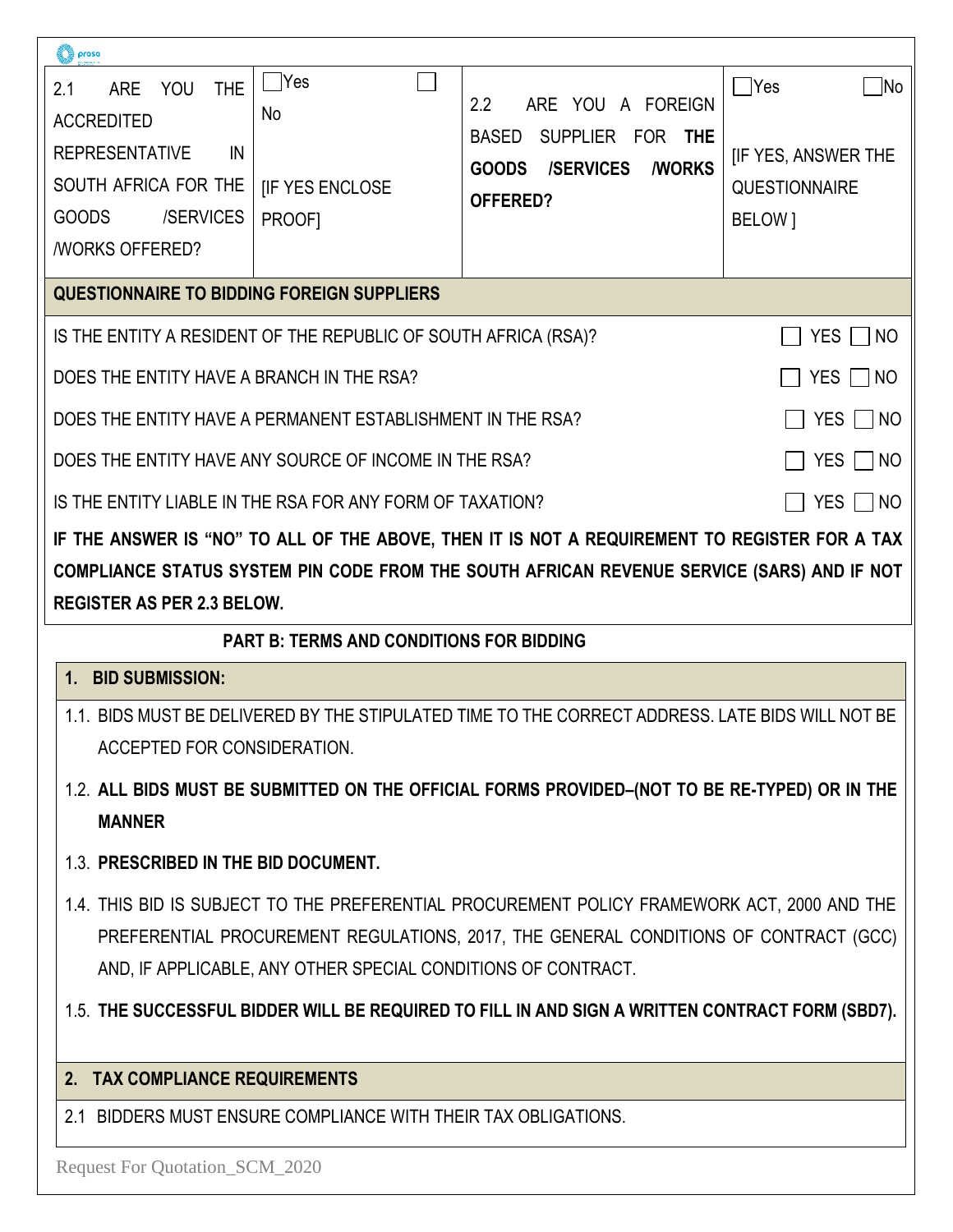|  | 2.2 BIDDERS ARE REQUIRED TO SUBMIT THEIR UNIQUE PERSONAL IDENTIFICATION NUMBER (PIN) ISSUED BY |
|--|------------------------------------------------------------------------------------------------|
|  | SARS TO ENABLE THE ORGAN OF STATE TO VERIFY THE TAXPAYER'S PROFILE AND TAX STATUS.             |
|  | 2.3 APPLICATION FOR TAX COMPLIANCE STATUS (TCS) PIN MAY BE MADE VIA E-FILING THROUGH THE SARS  |
|  | WEBSITE WWW.SARS.GOV.ZA.                                                                       |
|  | 2.4 BIDDERS MAY ALSO SUBMIT A PRINTED TCS CERTIFICATE TOGETHER WITH THE BID.                   |
|  | 2.5 IN BIDS WHERE CONSORTIA / JOINT VENTURES / SUB-CONTRACTORS ARE INVOLVED; EACH PARTY MUST   |
|  | SUBMIT A SEPARATE TCS CERTIFICATE / PIN / CSD NUMBER.                                          |

- 2.6 WHERE NO TCS PIN IS AVAILABLE BUT THE BIDDER IS REGISTERED ON THE CENTRAL SUPPLIER DATABASE (CSD), A CSD NUMBER MUST BE PROVIDED.
- 2.7 NO BIDS WILL BE CONSIDERED FROM PERSONS IN THE SERVICE OF THE STATE, COMPANIES WITH DIRECTORS WHO ARE PERSONS IN THE SERVICE OF THE STATE, OR CLOSE CORPORATIONS WITH MEMBERS PERSONS IN THE SERVICE OF THE STATE."

# **NB: FAILURE TO PROVIDE / OR COMPLY WITH ANY OF THE ABOVE PARTICULARS MAY RENDER THE BID NVALID**.

| SIGNATURE OF BIDDER:                                           |  |
|----------------------------------------------------------------|--|
| CAPACITY UNDER WHICH THIS BID IS SIGNED:                       |  |
| (Proof of authority must be submitted e.g. company resolution) |  |
| $DATF^+$                                                       |  |

**NB**:

- *Quotation(s) must be addressed to PRASA before the closing date and time shown above.*
- *PRASA General Conditions of Purchase shall apply.*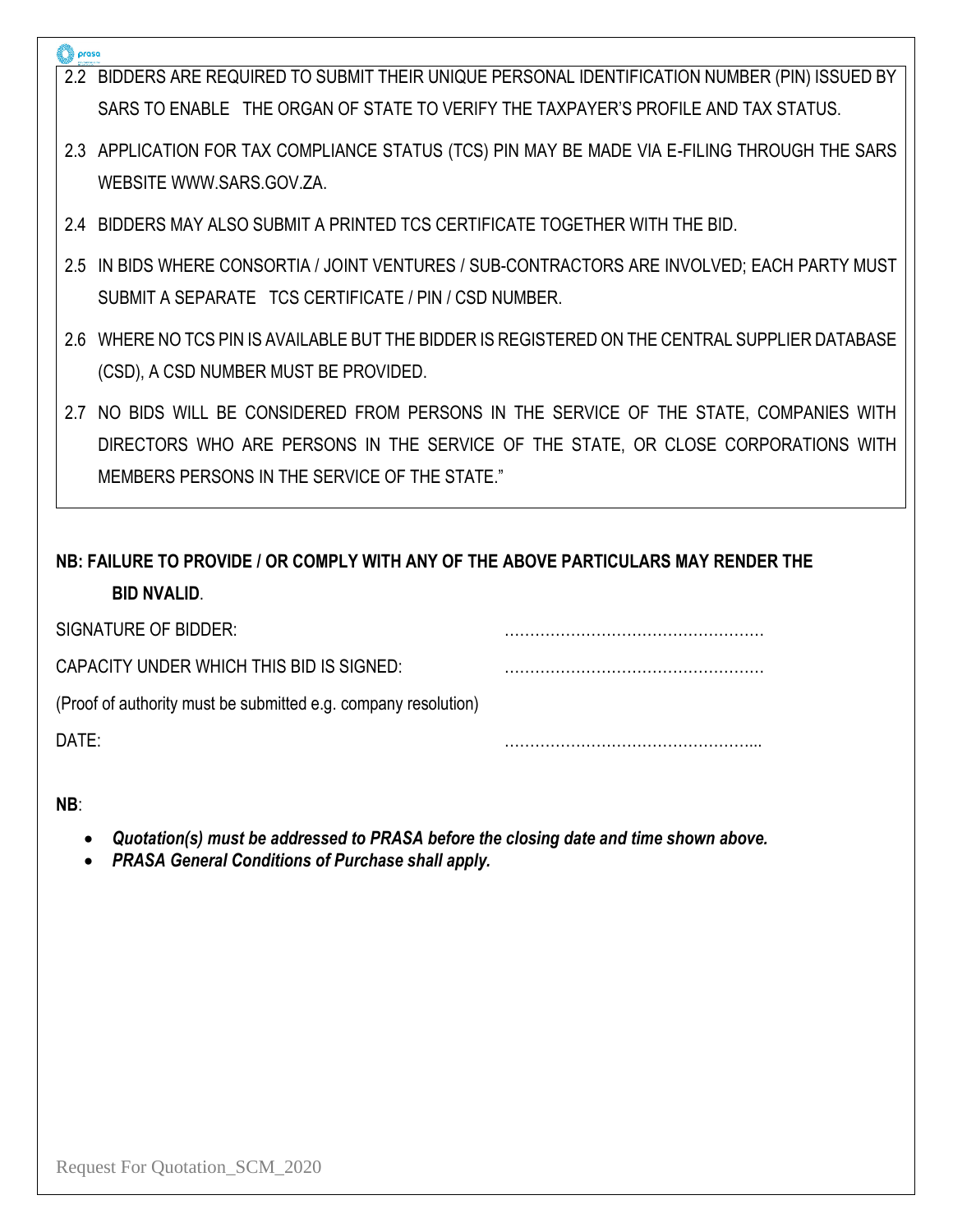

#### **NOTICE TO BIDDERS**

### **1. RESPONSES TO RFQ**

Responses to this RFQ [**Quotations]** must not include documents or reference relating to any other quotation or proposal. Any additional conditions must be embodied in an accompanying letter.

Proposals must reach the PRASA before the closing hour on the date shown on SBD1 above and must be emailed to Rose.Buyie@prasa.com.

# **2. PREQUALIFICATION / ELIGIBILITY CRITERIA**

2.1 Only those Respondents who satisfy the following pre-qualification or eligibility criteria are eligible to submit quotations as per section 3.

### **3 COMMUNICATION**

Respondent/s are warned that a response will be liable for disqualification should any attempt be made either directly or indirectly to canvass any SCM Officer(s) or PRASA employee in respect of this RFQ between the closing date and the date of the award of the business.

### **4 LEGAL COMPLIANCE**

The successful Respondent shall be in full and complete compliance with any and all applicable national and local laws and regulations.

#### **5 CHANGES TO QUOTATIONS**

Changes by the Respondent to its submission will not be considered after the closing date and time.

#### **6 PRICING**

All prices must be quoted in South African Rand on a fixed price basis, including VAT.

#### **7 BINDING OFFER**

Any Quotation furnished pursuant to this Request shall be deemed to be an offer. Any exceptions to this statement must be clearly and specifically indicated.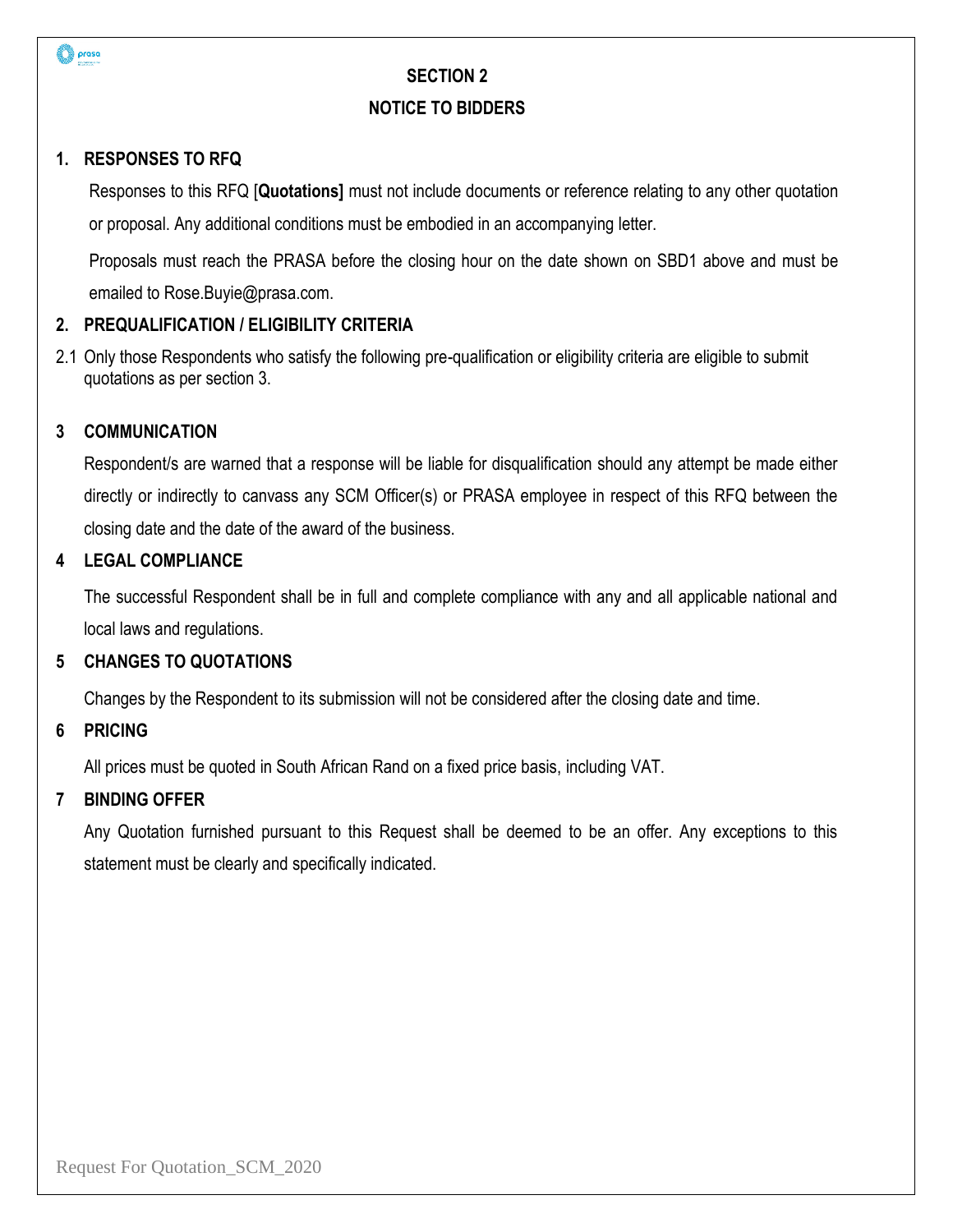# **8 DISCLAIMERS**

prasa

PRASA is not committed to any course of action as a result of its issuance of this RFQ and/or its receipt of a Quotation in response to it. Please note that PRASA reserves the right to:

- Modify the RFQ's goods / service(s) and request Respondents to re-bid on any changes;
- Reject any Quotation which does not conform to instructions and specifications which are detailed herein;
- Disqualify Quotations submitted after the stated submission deadline;
- Not necessarily accept the lowest priced Quotation or an alternative bid;
- **EXECT A** Bids lodged at the incorrect venue that reach the correct venue late will be regarded as late.
- Reject all Quotations, if it so decides;
- Place an order in connection with this Quotation at any time after the RFQ's closing date;
- Make no award at all.
- Award only a portion of the proposed goods / service/s which are reflected in the scope of this RFQ;

split the award of the order/s between more than one Supplier/Service Provider should it at PRASA's discretion be more advantageous in terms of, amongst others, cost or developmental consideration; or

Should a contract be awarded on the strength of information furnished by the Respondent, which after conclusion of the contract, is proved to have been incorrect, PRASA reserves the right to cancel the contract. PRASA reserves the right to award business to the highest scoring bidder/s unless objective criteria justify the award to another Respondent.

Should the preferred fail to sign or commence with the contract within a reasonable period after being requested to do so, PRASA reserves the right to award the business to the next highest ranked Respondent provided that he/she is still prepared to provide the required goods at the quoted price.

# **9 LEGAL REVIEW**

A Proposal submitted by a Respondent will be subjected to review and acceptance or rejection of its proposed contractual terms and conditions by PRASA's Legal Counsel, prior to consideration for an award of business.

# **10 NATIONAL TREASURY'S CENTRAL SUPPLIER DATABASE**

Respondents are required to self-register on National Treasury's Central Supplier Database (CSD) which has been established to centrally administer supplier information for all organs of state and facilitate the verification of certain key supplier information. PRASA is required to ensure that price quotations are invited and accepted from prospective bidders listed on the CSD. Business may not be awarded to a respondent who has failed to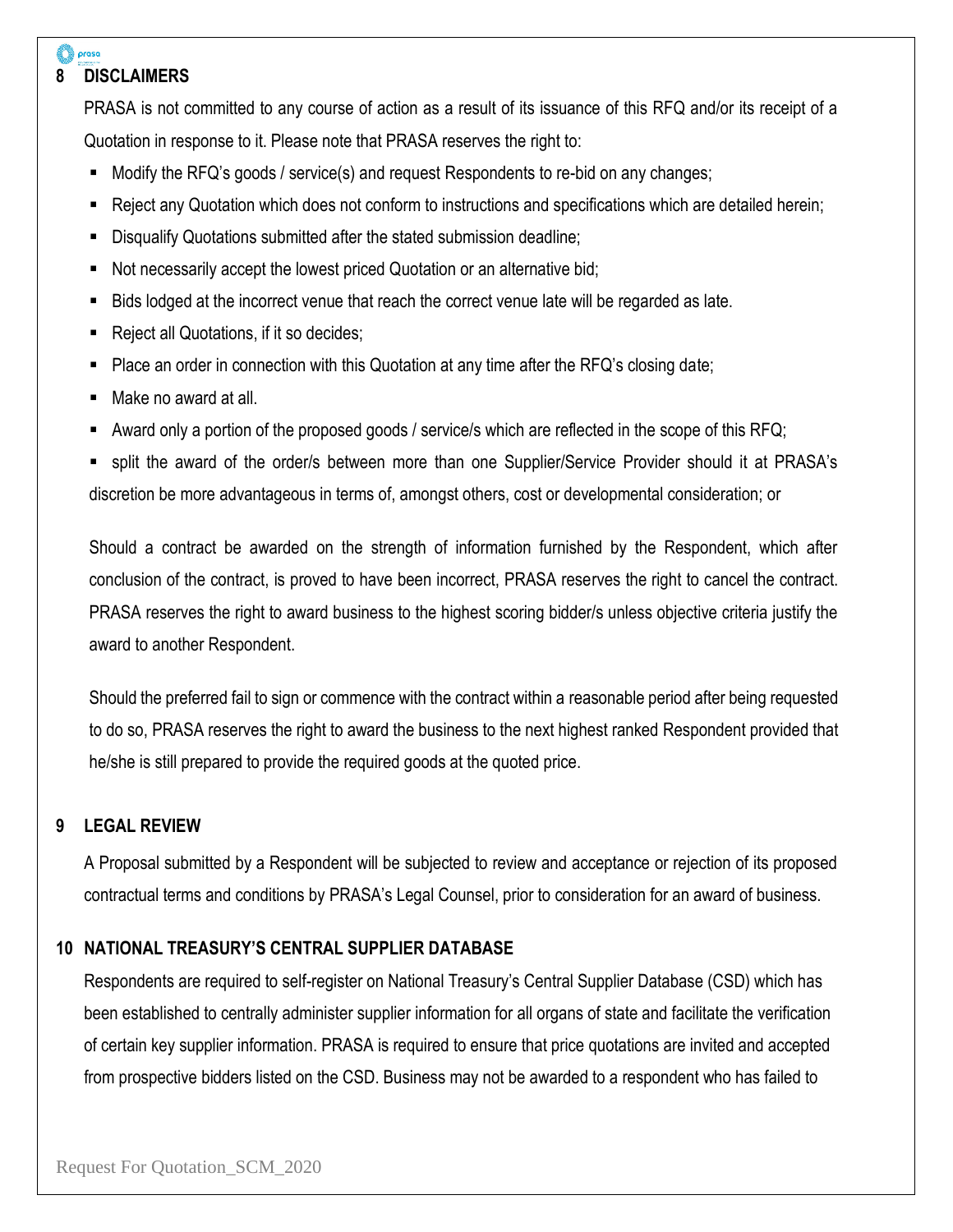#### prasa

register on the CSD. Only foreign suppliers with no local registered entity need not register on the CSD. The CSD can be accessed at [https://secure.csd.gov.za/.](https://secure.csd.gov.za/)

#### **11 PROTECTION OF PERSONAL DATA**

In responding to this bid, PRASA acknowledges that it may obtain and have access to personal data of the Respondents. PRASA agrees that it shall only process the information disclosed by Respondents in their response to this bid for the purpose of evaluating and subsequent award of business and in accordance with any applicable law.

Furthermore, PRASA will not otherwise modify, amend or alter any personal data submitted by Respondents or disclose or permit the disclosure of any personal data to any Third Party without the prior written consent from the Respondents. Similarly, PRASA requires Respondents to process any personal information disclosed by PRASA in the bidding process in the same manner.

#### **12 EVALUATION METHODOLOGY**

PRASA will utilise the following criteria [not necessarily in this order] in choosing a Supplier/Service Provider, if so required:

#### **13 ADMINISTRATIVE RESPONSIVENESS**

The test for administrative responsiveness will include completeness of response and whether all returnable and/or required documents, certificates; verify completeness of warranties and other bid requirements and formalities have been complied with. Incomplete Bids will be disqualified.

#### **14 VALIDITY PERIOD**

- 14.1 PRASA requires a validity period of **……60…. Business Days** from the closing date.
- 14.2 Respondents are to note that they may be requested to extend the validity period of their response, on the same terms and conditions, if the internal processes are not finalized within the validity period. However, once the adjudication body has approved the process and award of the business to the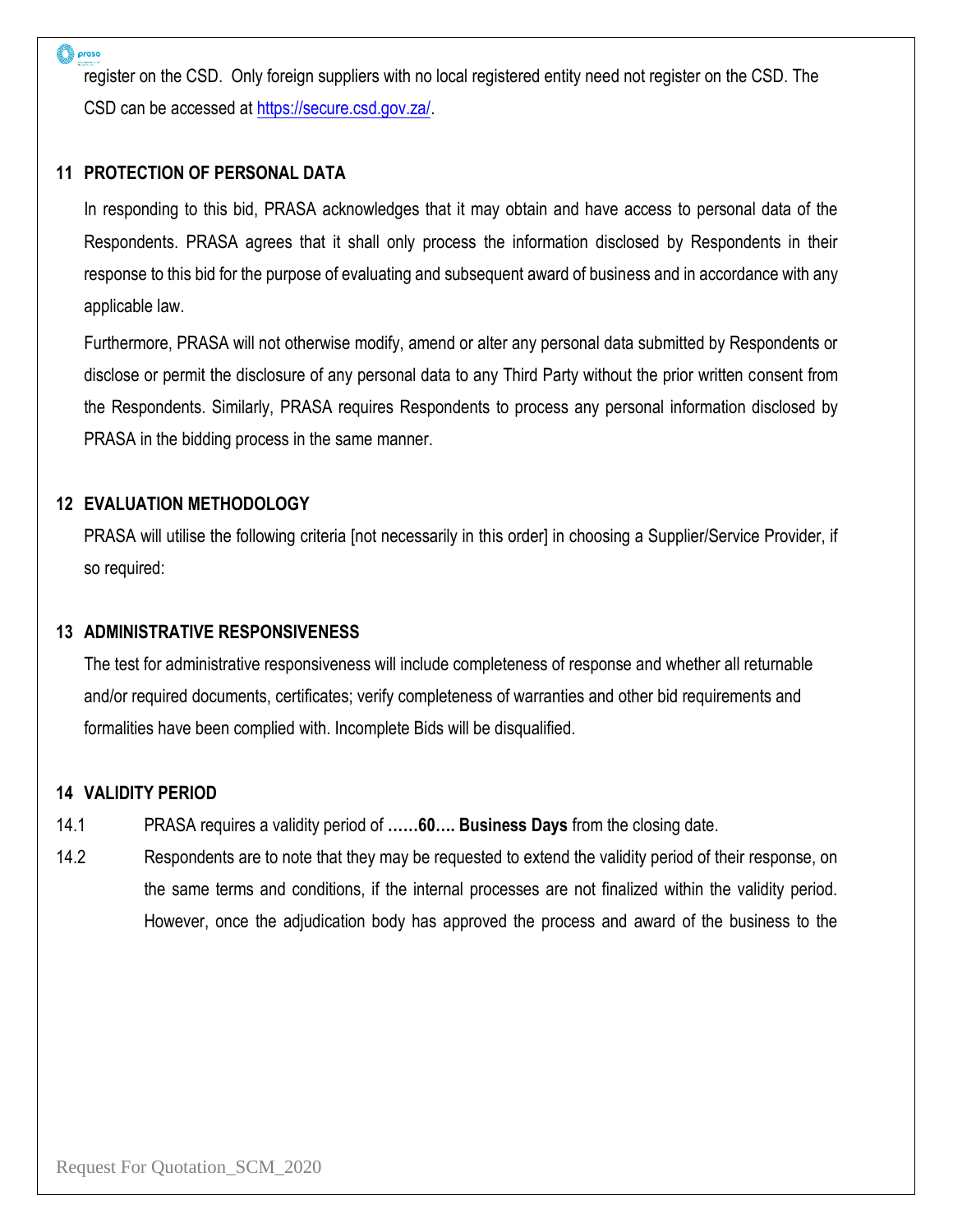prasa

successful respondent(s), the validity of the successful respondent(s)' response will be deemed to remain valid until a final contract has been concluded.

#### **15 DISCLOSURE OF PRICES QUOTED**

Respondents are to note that, on award of business, PRASA is required to publish the prices and preferences claimed of the successful and unsuccessful Respondents *inter alia* on the National Treasury e-Tender Publication Portal, [\(www.etenders.gov.za](http://www.etenders.gov.za/)), on CIDB website for construction related RFQ's.

#### **16 RETURNABLE DOCUMENTS**

**Returnable Documents** means all the documents, Sections and Annexures, as listed in the tables below. There are three types of returnable documents as indicated below and Respondents are urged to ensure that these documents are returned with the quotation based on the consequences of non-submission as indicated below:

#### **17 Mandatory Returnable Documents**

Failure to provide all these Mandatory Returnable Documents at the Closing Date and time of this RFQ will result in a Respondent's disqualification. Respondents are therefore urged to ensure that all these Documents are returned with their Quotations.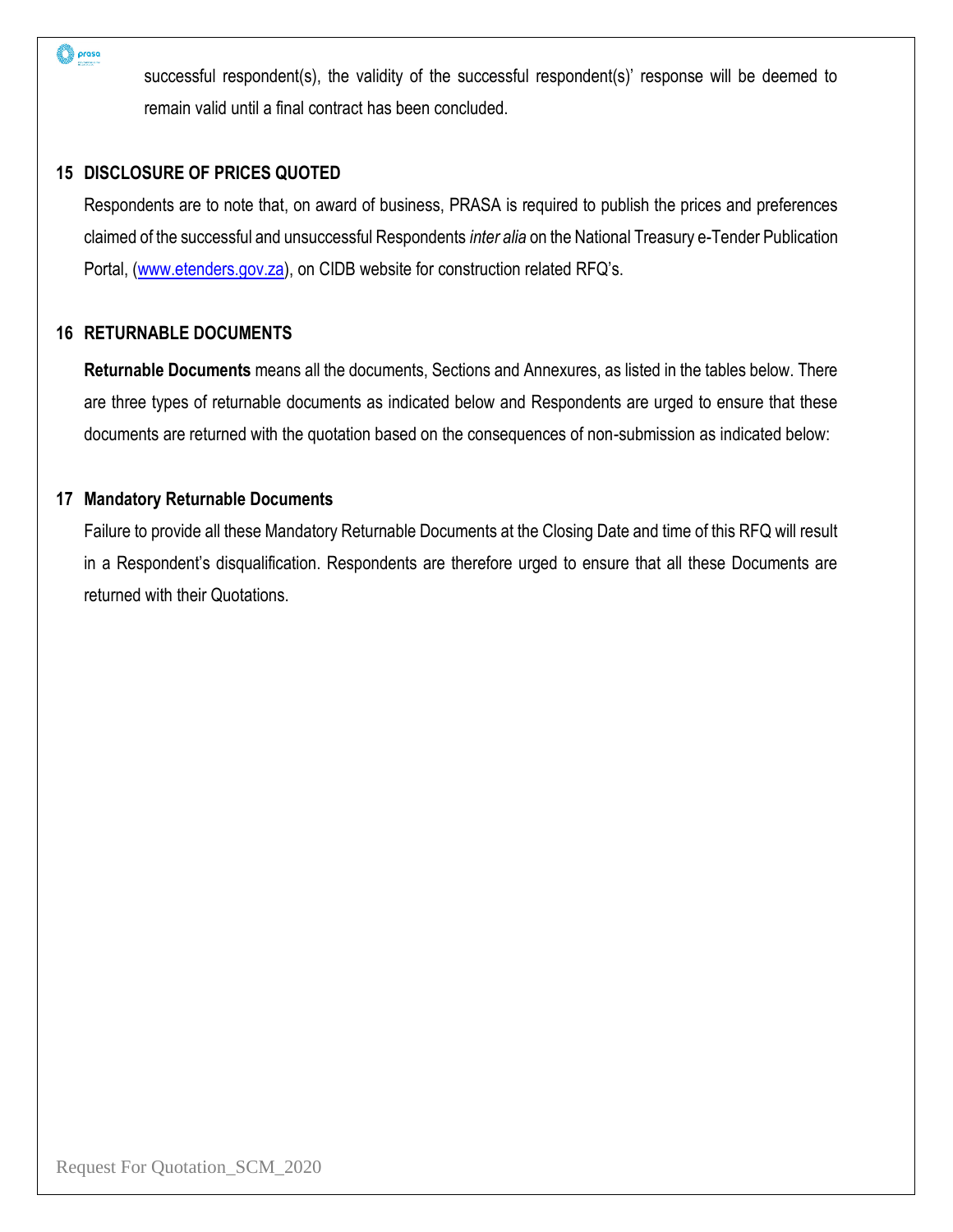

# **1 EVALUATION CRITERIA:**

**Stage1 & Stage2**: Adherence to Prequalification requirements and Compliance checklist

**NB:** Compliance Checklist Requirements **for all Services/Goods and works**

**If you do not submit the following mandatory documents your Proposal/Quote will be disqualified automatically:** 

| No.          | <b>Description of requirement</b>                                                                                                              |  |
|--------------|------------------------------------------------------------------------------------------------------------------------------------------------|--|
| a)           | Price Schedule / Pricing form (quote on company letterhead)                                                                                    |  |
| b)           | Completion of ALL RFQ declarations                                                                                                             |  |
| $\mathsf{c}$ | Joint Venture / Consortium agreement / Trust Deed (if applicable)                                                                              |  |
| d)           | The bidder must submit proof of affiliation with (MRA) Metal Recyclers Association or<br>any accredited association in the recycling industry. |  |
| e)           | <b>Certificate of Safe Disposal</b>                                                                                                            |  |
| f)           | Section 8 Certificate of attendance of compulsory RFQ Briefing must be signed by an<br>Autopax delegate on the briefing venue and day          |  |
| g)           | Quotation on Company Letterhead                                                                                                                |  |

**The following documents are non-mandatory and where not submitted, Prasa may request the documents and must be made available at the time of request:** 

| No.           | <b>Description of requirement</b>                                       |  |
|---------------|-------------------------------------------------------------------------|--|
| a)            | <b>Company Registration Documents</b>                                   |  |
| b)            | Copies of Directors' ID documents;                                      |  |
| $\mathsf{c})$ | Valid BBBEE Certificate from a SANAS accredited rating agency           |  |
|               | (Original or Certified) or affidavit signed by the Commissioner of Oath |  |
| d)            | Valid Tax Clearance Certificate (must be valid on closing date of       |  |
|               | submission of the proposal) and SARS Issued Pin                         |  |
| e)            | CSD report / CSD reference number                                       |  |
|               |                                                                         |  |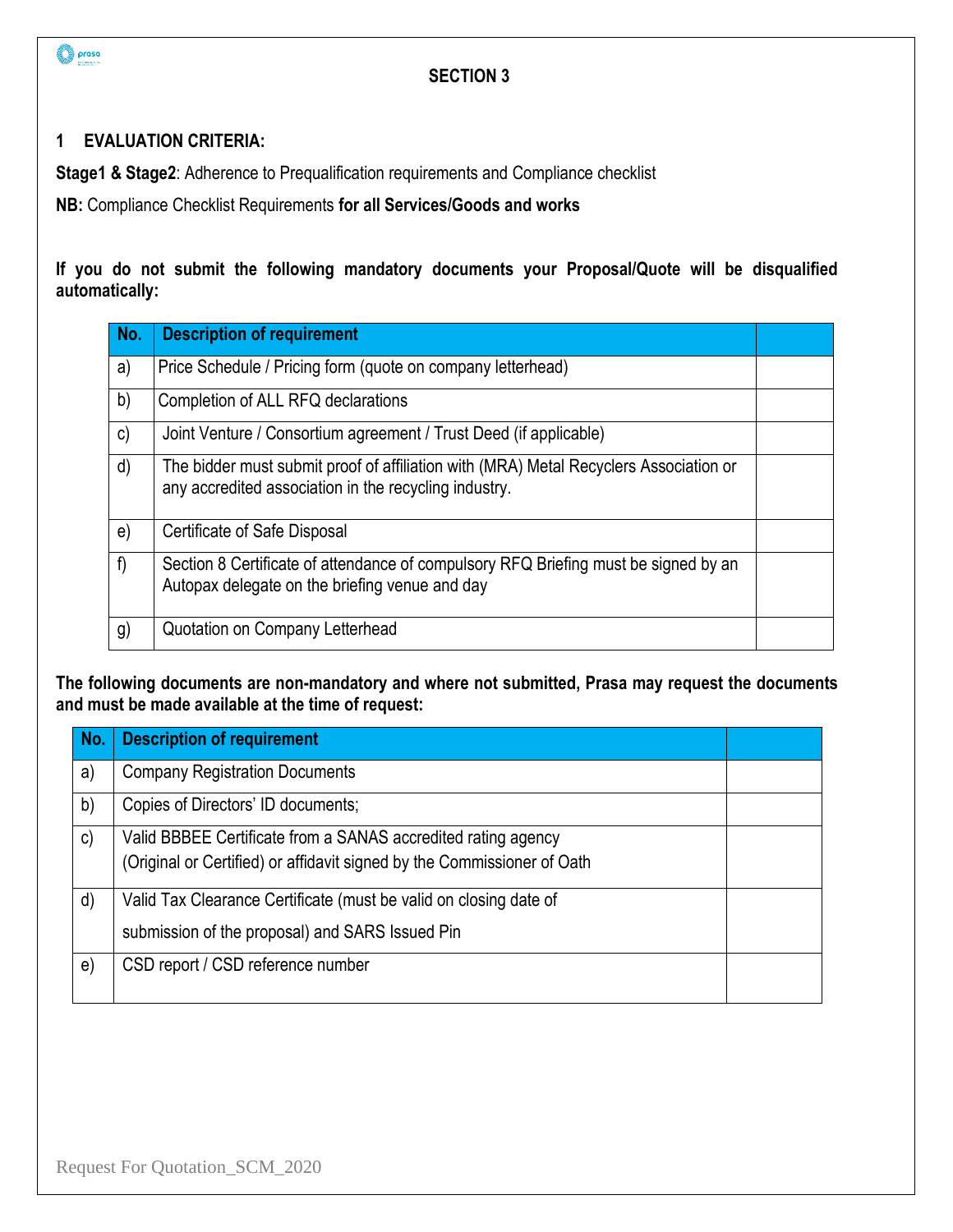#### **Stage2- Price and B-BBEE**

| <b>Evaluation criteria</b> | <b>Weighting</b> |
|----------------------------|------------------|
| <b>BBBEE</b>               | 20               |
| Price                      | 80               |
| <b>TOTAL</b>               | 100              |

$$
PS = 80 \left( 1 + \frac{Pt-Pmax}{Pmax} \right)
$$

**Where:**

| $Ps =$   | Points scored for price of tender under consideration; |
|----------|--------------------------------------------------------|
| $Pt =$   | Price of tender under consideration; and               |
| $Pmax =$ | Price of highest acceptable tender.                    |

#### **Evaluation of Preference**

Evaluation and final weighted scoring

a) Broad-Based Black Economic Empowerment criteria [weighted score 20 points] Preference Points will be awarded to a bidder for attaining the B-BBEE status level contribution in accordance with the table indicated in Section 8 B-BBEE claim form.

#### **SECTION 4**

# **PRICING AND DELIVERY SCHEDULE**

Respondents are required to complete the attached Pricing Schedule **Annexure:** ................

- 1 Prices must be quoted in South African Rand, inclusive of VAT.
- 2 Price offer is firm and clearly indicate the basis thereof.
- 3 Pricing Bill of Quantity is completed in line with schedule if applicable.
- 4 Cost breakdown must be indicated.
- 5 Price escalation basis and formula must be indicated.
- 6 To facilitate like-for like comparison bidders must submit pricing strictly in accordance with this price schedule and not utilise a different format. Deviation from this pricing schedule could result in a bid being declared nonresponsive.

Request For Quotation\_SCM\_2020

prasa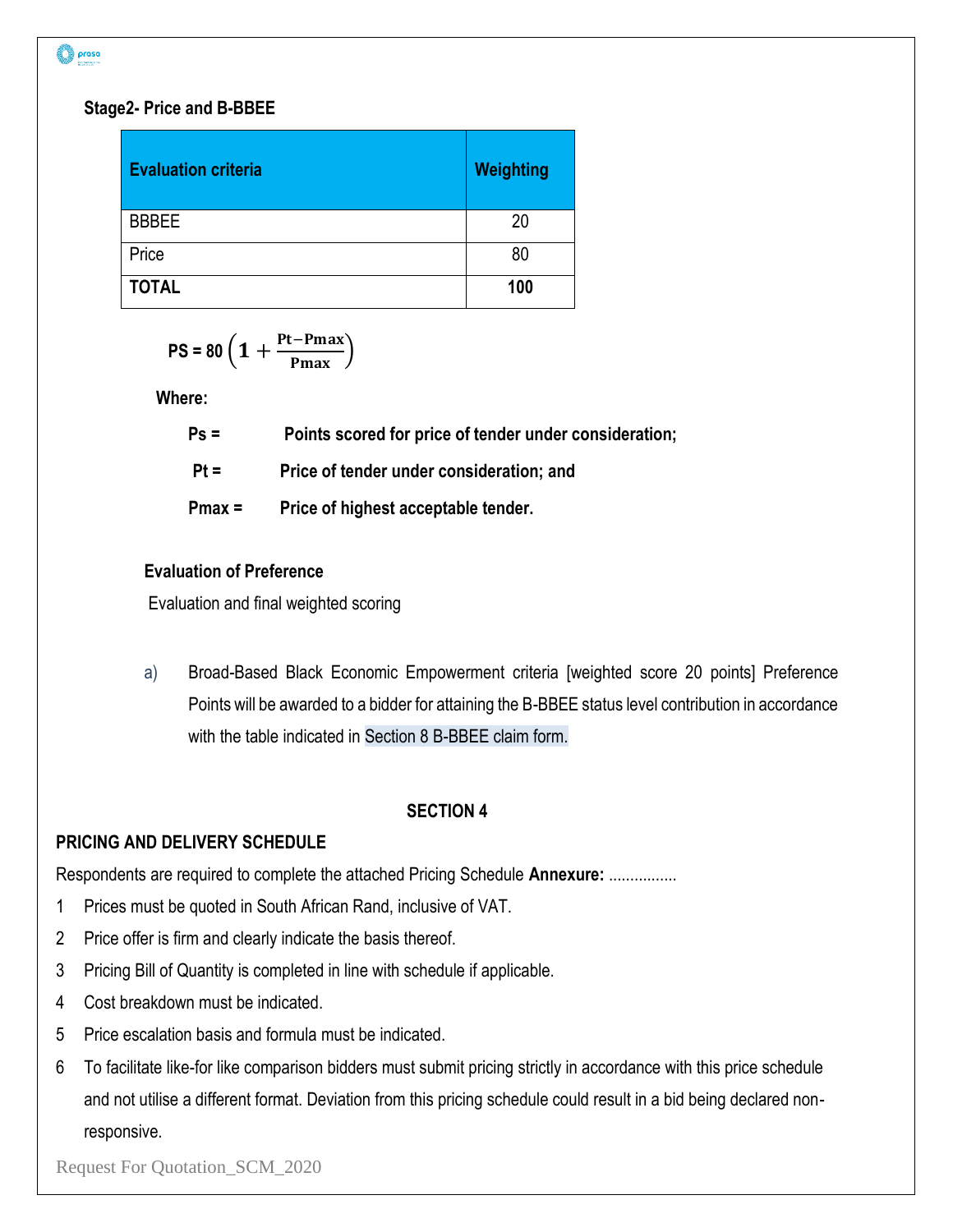|    | prasa                                                                                                                               |
|----|-------------------------------------------------------------------------------------------------------------------------------------|
|    | Please note that should you have offered a discounted price(s), PRASA will only consider such price                                 |
|    | discount(s) in the final evaluation stage on an unconditional basis.                                                                |
| 8  | Respondents are to note that if price offered by the highest scoring bidder is not market related, PRASA may                        |
|    | not award the contract to the Respondent. PRASA may:                                                                                |
| 9  | negotiate a market-related price with the Respondent scoring the highest points or cancel the RFQ;                                  |
| 10 | if that Respondent does not agree to a market-related price, negotiate a market-related price with the Respondent                   |
|    | scoring the second highest points or cancel the RFQ;                                                                                |
|    | 11 If a market-related price is not agreed with the Respondent scoring the third highest points, PRASA must                         |
|    | cancel the RFQ.                                                                                                                     |
|    | 12 if the Respondent scoring the second highest points does not agree to a market-related price, negotiate a                        |
|    | market-related price with the Respondent scoring the third highest points or cancel the RFQ.                                        |
|    |                                                                                                                                     |
|    |                                                                                                                                     |
|    |                                                                                                                                     |
|    |                                                                                                                                     |
|    | being duly authorised, hereby                                                                                                       |
|    | offer to undertake and complete the above-mentioned work/services at the prices quoted in the bills of quantities /                 |
|    | schedule of quantities or, where these do not form part of the contract, at a an amount of<br>R _____________ AS PER PRICE SCHEDULE |
|    | (amount in numbers); ______AS PER PRICE SCHEDULE _________________________(amount in words) Incl. VAT.                              |
|    |                                                                                                                                     |

**DELIVERY PERIOD:** Suppliers are requested to offer their earliest delivery period possible.

Delivery will be effected within …………. working days from date of order. (To be completed by Service provider)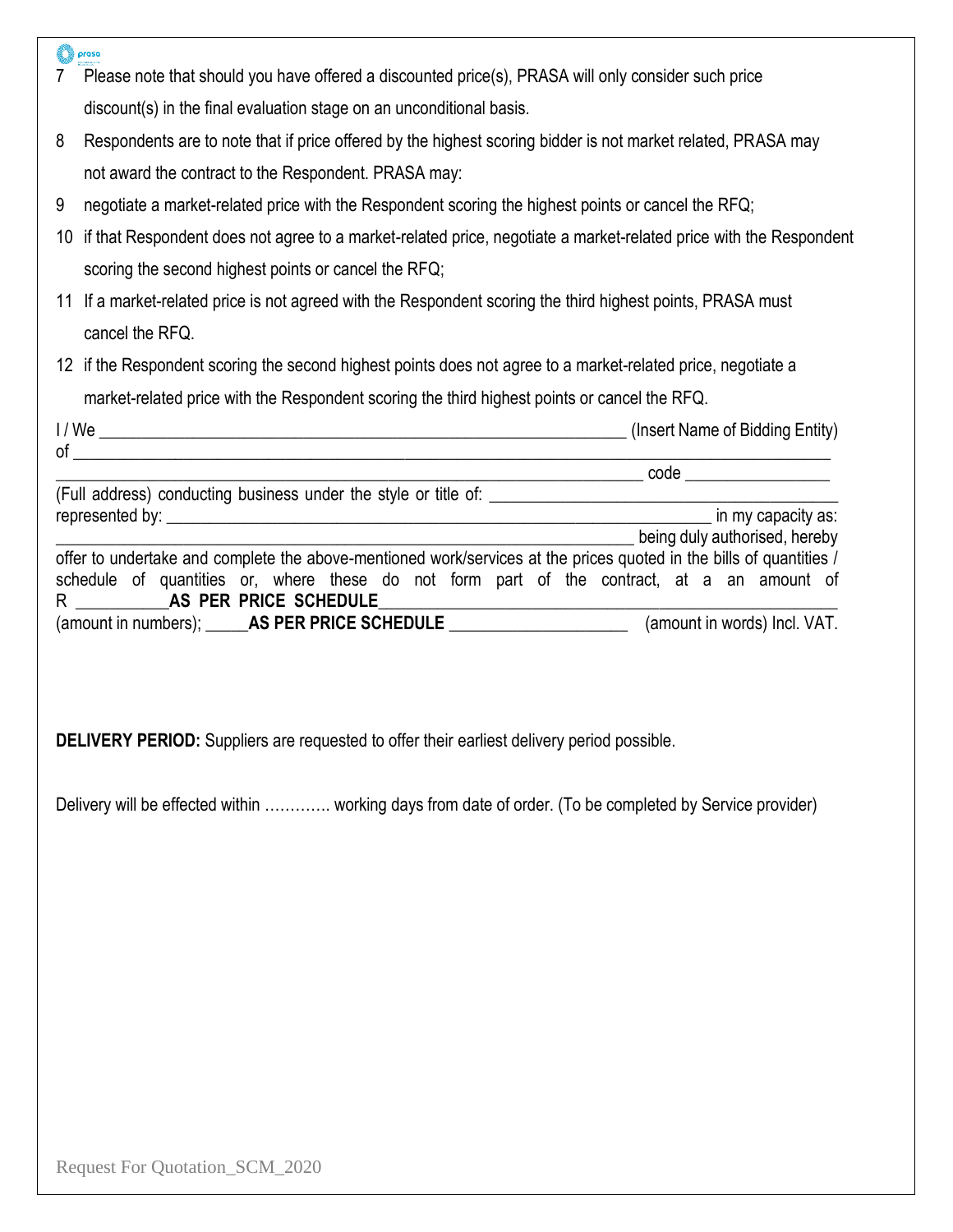

### **PRASA GENERAL CONDITIONS OF PURCHASE**

#### **General**

PRASA and the Supplier enter into an order/contract on these conditions to supply the items (goods/services/works) as described in the order/contract.

#### **Conditions**

These conditions form the basis of the contract between PRASA and the Supplier. Notwithstanding anything to the contrary in any document issued or sent by the Supplier, these conditions apply except as expressly agreed in writing by PRASA.

No servant or agent of PRASA has authority to vary these conditions orally. These general conditions of purchase are subject to such further special conditions as may be prescribed in writing by PRASA in the order/contract.

### **Local Content Obligations**

Respondents are to note that the Local Content commitments made by the successful Respondent(s) will be incorporated as a term of the contract and monitored for compliance. Should the successful Respondent fail to meet its Local obligations, non-compliance penalties shall be applicable. Breach of Local Content obligations also provide PRASA cause to terminate the contract in certain cases where material non-compliance with Local Content requirements are not achieved.

#### **Price and payment**

The price or rates for the items stated in the order/contract may include an amount for price adjustment, which is calculated in accordance with the formula stated in the order/contract.

The Supplier may be paid in one currency other than South African Rand. Only one exchange rate is used to convert from this currency to South African Rand. Payment to the Supplier in this currency other than South African Rand, does not exceed the amounts stated in the order/contract. PRASA pays for the item within 30 days of receipt of the Suppliers correct tax invoice.

#### **Delivery and documents**

The Supplier's obligation is to deliver the items on or before the date stated in the order/contract. Late deliveries or late completion of the items may be subject to a penalty if this is imposed in the order/contract. No payment is made if the Supplier does not provide the item as stated in order/contract.

Where items are to be delivered the Supplier:

Request For Quotation\_SCM\_2020 Clearly marks the outside of each consignment or package with the Supplier's name and full details of the destination in accordance with the order and includes a packing note stating the contents thereof; On dispatch of each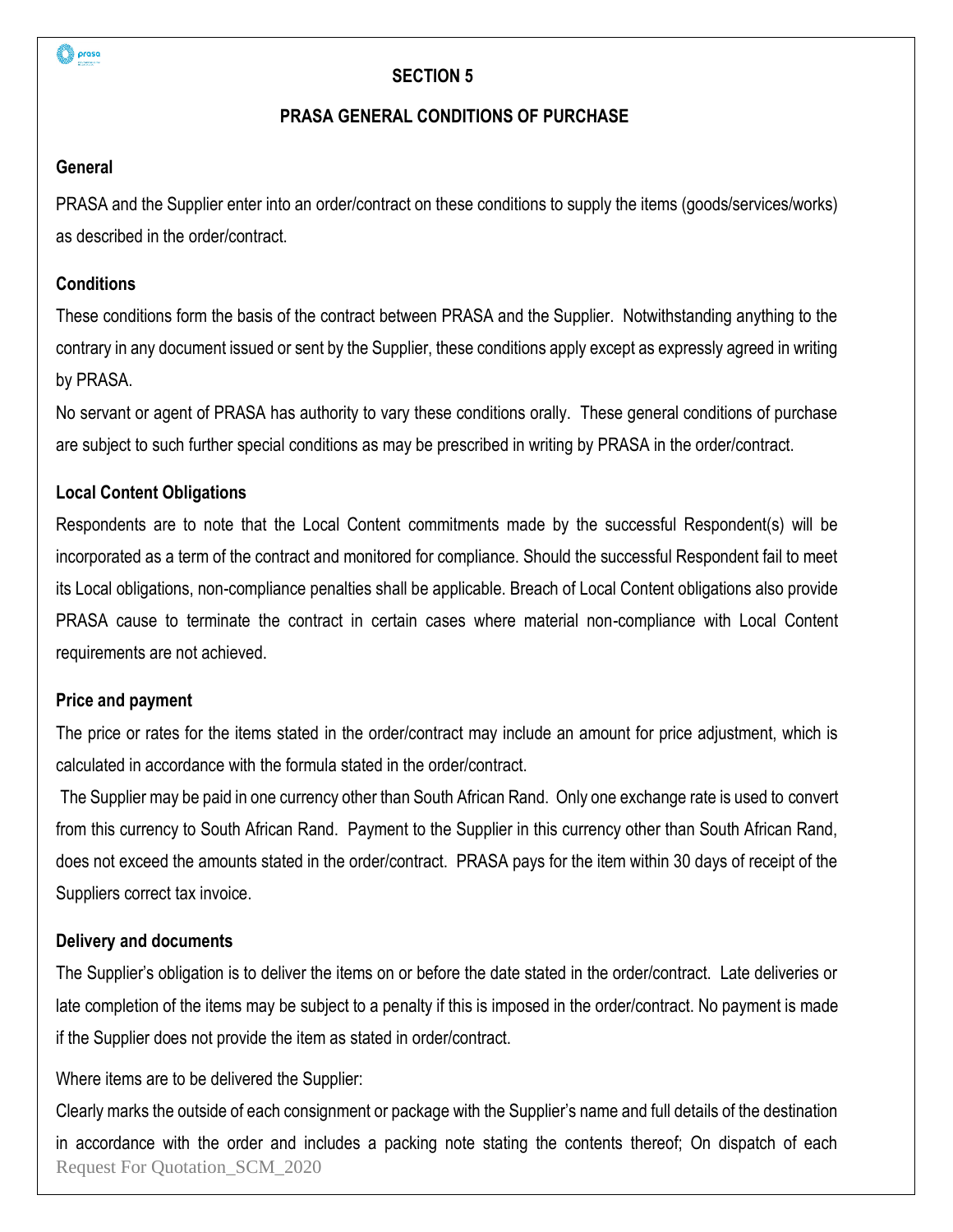#### proso

consignment, sends to PRASA at the address for delivery of the items, an advice note specifying the means of transport, weight, number of volume as appropriate and the point and date of dispatch; Sends to PRASA a detailed priced invoice as soon as is reasonably practical after dispatch of the items, and states on all communications in respect of the order the order number and code number (if any).

#### **Containers / packing material**

Unless otherwise stated in the order/contract, no payment is made for containers or packing materials or return to the Supplier.

#### **Title and risk**

Without prejudice to rights of rejection under these conditions, title to and risk in the items passes to PRASA when accepted by PRASA.

#### **Rejection**

If the Supplier fails to comply with his obligations under the order/contract, PRASA may reject any part of the items by giving written notice to the Supplier specifying the reason for rejection and whether and within what period replacement of items or re-work are required.

In the case of items delivered, PRASA may return the rejected items to the Supplier at the Supplier's risk and expense. Any money paid to the Supplier in respect of the items not replaced within the time required, together with the costs of returning rejected items to the Supplier and obtaining replacement items from a third party, are paid by the Supplier to PRASA.

In the case of service, the Supplier corrects non-conformances as indicated by PRASA.

#### **Warranty**

Without prejudice to any other rights of PRASA under these conditions, the Supplier warrants that the items are in accordance with PRASA's requirements, and fit for the purpose for which they are intended, and will remain free from defects for a period of one year (unless another period is stated in the Order) from acceptance of the items by PRASA.

#### **Indemnity**

The Supplier indemnifies PRASA against all actions, suits, claims, demands, costs, charges and expenses arising in connection therewith arising from the negligence, infringement of intellectual or legal rights or breach of statutory duty of the Supplier, his subcontractors, agents or servants, or from the Supplier's defective design, materials or workmanship.

The Supplier indemnifies PRASA against claims, proceedings, compensation and costs payable arising out of infringement by the Supplier of the rights of others, except an infringement which arose out of the use by the Supplier of things provided by PRASA.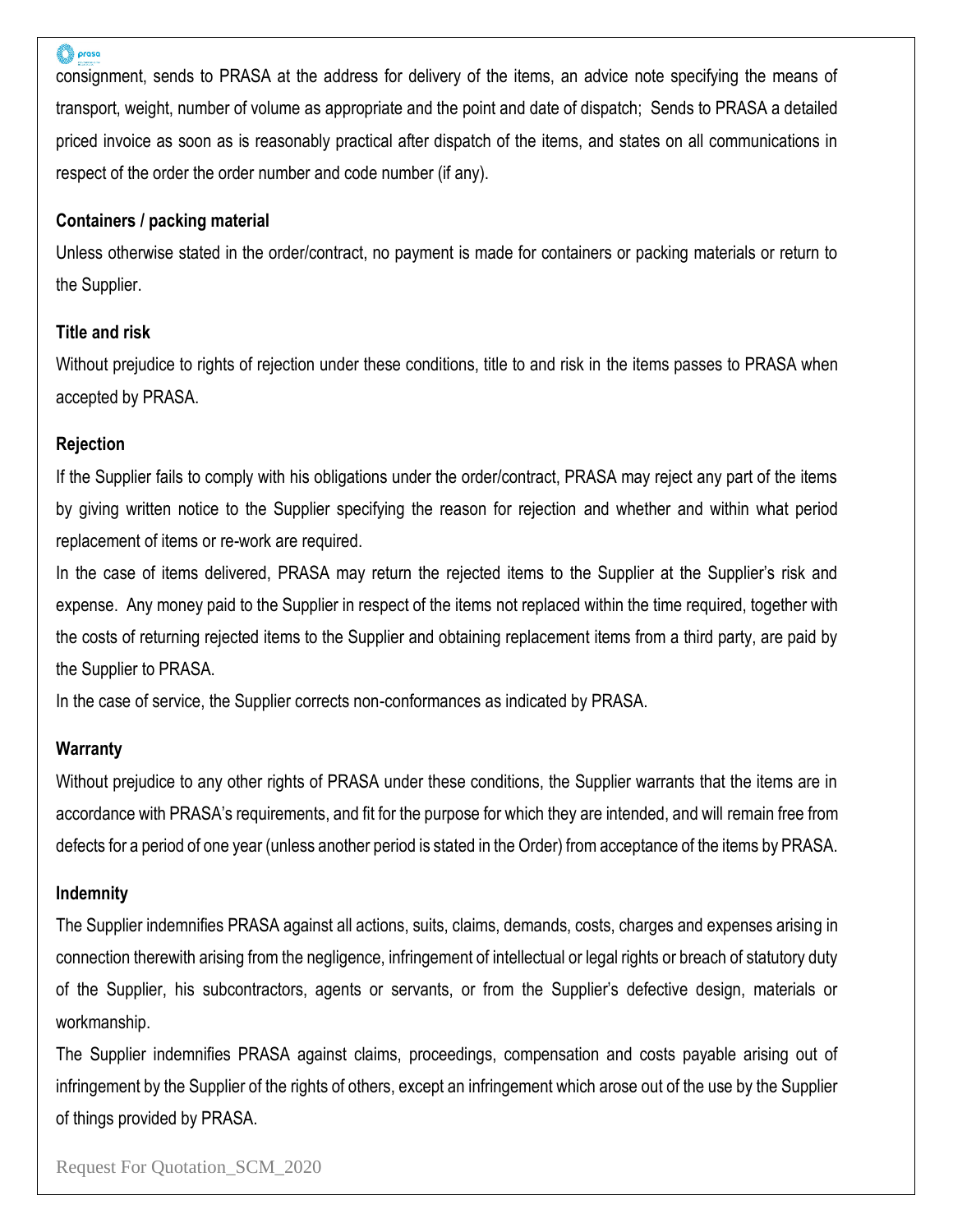

# **Assignment and sub-contracting**

The Supplier may not assign or subcontract any part of this order/contract without the written consent of PRASA.

#### **Termination**

PRASA may terminate the order/contract at any time (without prejudice to any right of action or remedy which has accrued or thereafter accrues to PRASA):

If the Supplier defaults in due performance of the order/contract, or if the Supplier becomes bankrupt or otherwise is, in the opinion of PRASA, in such financial circumstances as to prejudice the proper performance of the order/contract, or for any other reason in which case the Supplier will be compensated for all costs incurred.

#### **Governing law**

The order/contract is governed by the law of the Republic of South Africa and the parties hereby submit to the nonexclusive jurisdiction of the South African courts.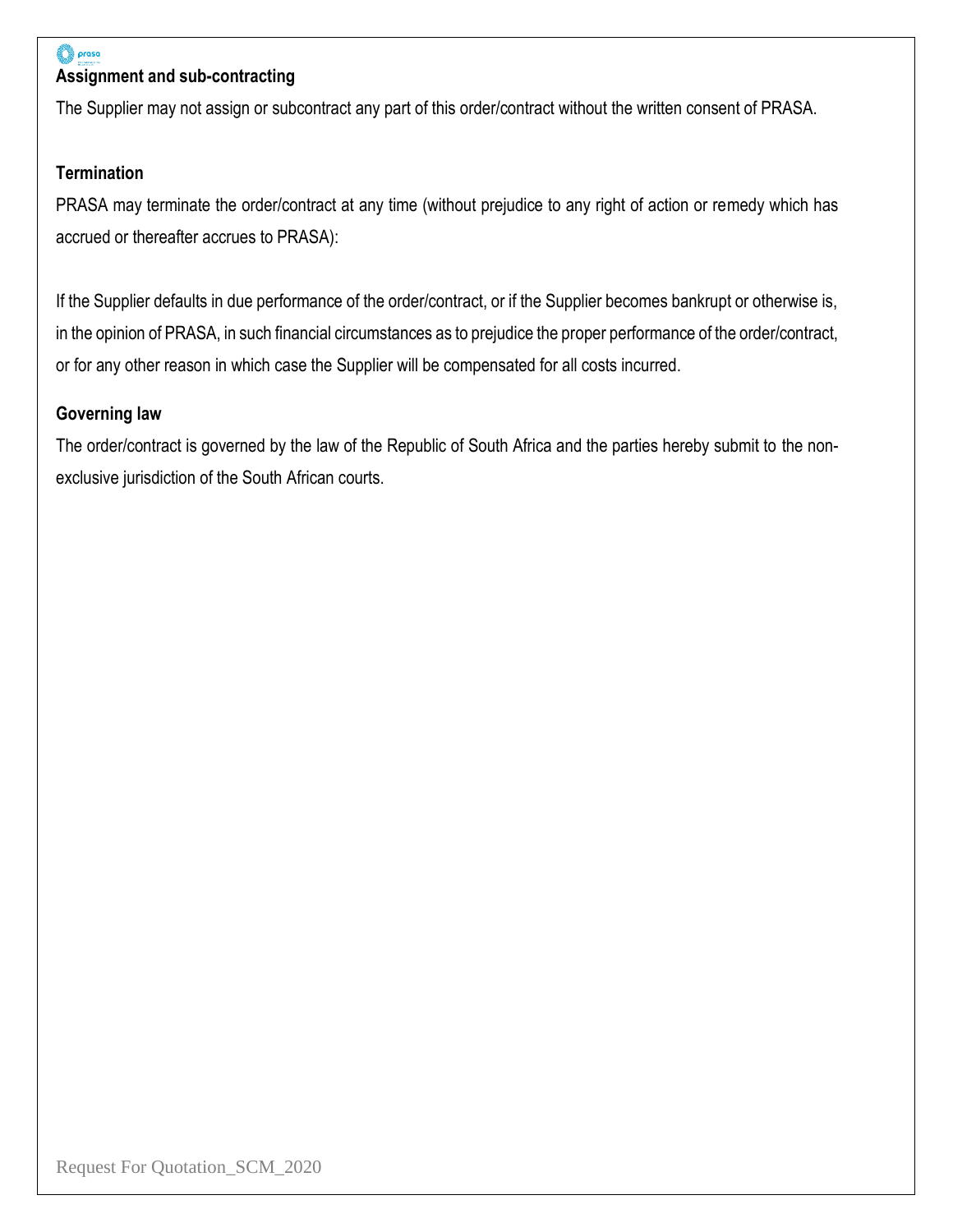#### **DECLARATION OF INTEREST SBD4**

- 1. Any legal person, including persons employed by the state\*, or persons having a kinship with persons employed by the state, including a blood relationship, may make an offer or offers in terms of this invitation to bid (includes a price quotation, advertised competitive bid, limited bid or proposal). In view of possible allegations of favouritism, should the resulting bid, or part thereof, be awarded to persons employed by the state, or to persons connected with or related to them, it is required that the bidder or his/her authorised representative declare his/her position in relation to the evaluating/adjudicating authority and/or take an oath declaring his/her interest, where
	- the bidder is employed by the state; and/or
	- the legal person on whose behalf the bidding document is signed, has a relationship with persons/a person who are/is involved in the evaluation and or adjudication of the bid(s), or where it is known that such a relationship exists between the person or persons for or on whose behalf the declarant acts and persons who are involved with the evaluation and or adjudication of the bid.
- 2. **In order to give effect to the above, the following questionnaire must be completed and submitted with the bid.**
- 2.1 Full Name of bidder or his or her representative:

………………………………………………………….

2.2 Identity Number:

prasa

…………………………………………………………

2.3 Position occupied in the Company (director, shareholder etc):

……………………………………………………………..

…………………………………………………………

2.4 Company Registration Number:

2.5 Tax Reference Number:

- ………………………………………………………………
- 2.6 VAT Registration Number:

…………………………………………………………

\* "State" means –

(a) any national or provincial department, national or provincial public entity or constitutional institution within the meaning of the Public Finance Management Act, 1999 (Act No. 1 of 1999);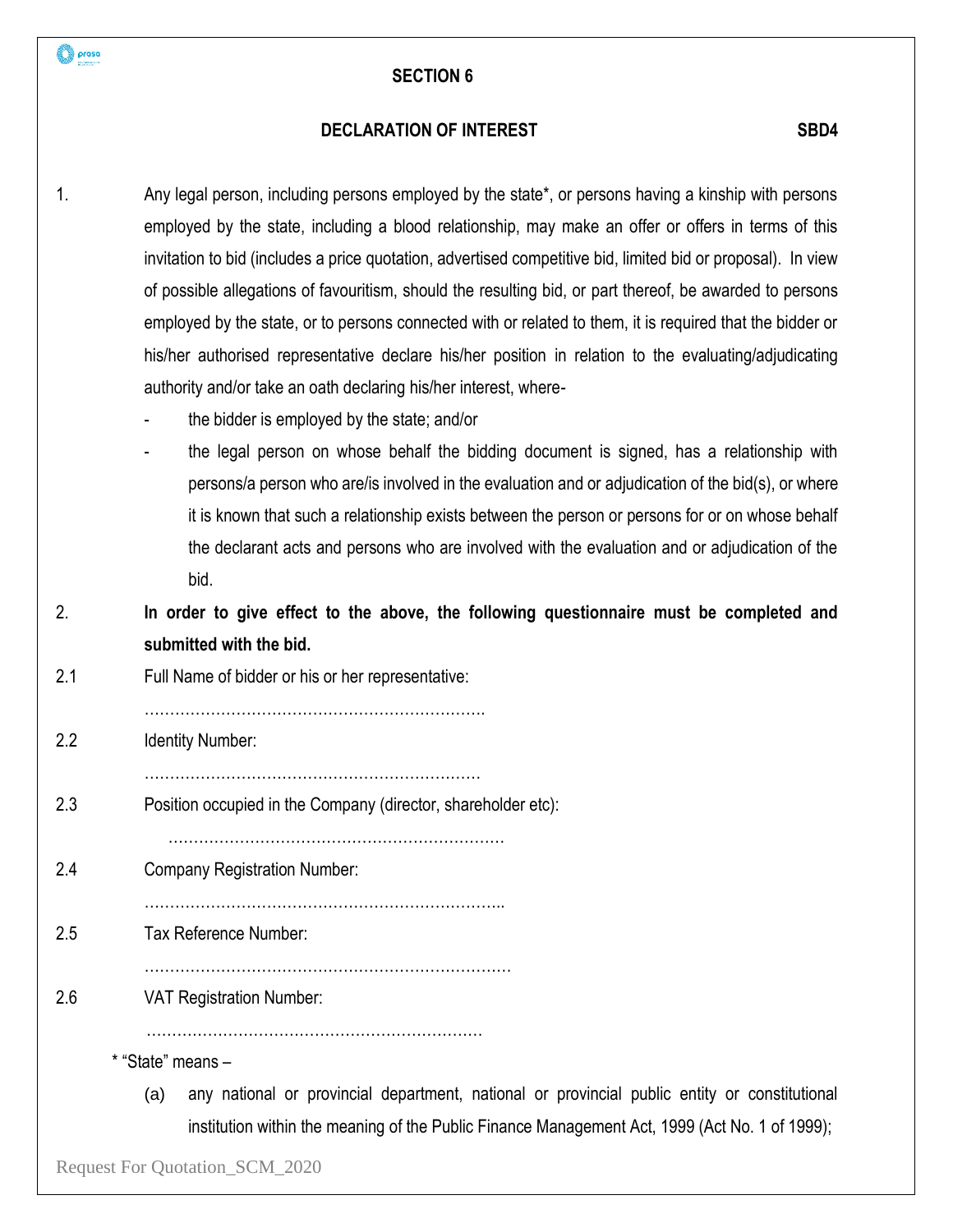| prasa              |                  |                                                                                      |                |          |
|--------------------|------------------|--------------------------------------------------------------------------------------|----------------|----------|
|                    | (b)              | any municipality or municipal entity;                                                |                |          |
|                    | (c)              | Provincial legislature;                                                              |                |          |
|                    | (d)              | National Assembly or the national Council of provinces; or                           |                |          |
|                    | (e)              | Parliament.                                                                          |                |          |
| 2.7                |                  | Are you or any person connected with the bidder presently employed by the state?     |                | YES / NO |
| 2.7.1              |                  | If so, furnish the following particulars:                                            |                |          |
|                    |                  |                                                                                      |                |          |
|                    |                  |                                                                                      |                |          |
|                    |                  |                                                                                      |                |          |
|                    |                  | Any other particulars:                                                               |                |          |
|                    |                  |                                                                                      |                |          |
|                    |                  |                                                                                      |                |          |
| 2.8                |                  | Did you or your spouse, or any of the company's directors                            |                | YES / NO |
|                    |                  | shareholders / members or their spouses conduct business                             |                |          |
|                    |                  | with the state in the previous twelve months?                                        |                |          |
|                    |                  |                                                                                      |                |          |
|                    |                  |                                                                                      |                |          |
| <b>DECLARATION</b> |                  |                                                                                      |                |          |
|                    |                  |                                                                                      |                |          |
|                    |                  |                                                                                      |                |          |
|                    |                  |                                                                                      |                |          |
|                    |                  | CERTIFY THAT THE INFORMATION FURNISHED IN PARAGRAPHS 2.1 TO 2.11.1 ABOVE IS CORRECT. |                |          |
|                    |                  |                                                                                      |                |          |
|                    |                  | I ACCEPT THAT THE STATE MAY ACT AGAINST ME IN TERMS OF PRASA'S GENERAL CONDITIONS    |                |          |
|                    |                  | OF TENDER AS STIPULATED IN THE RFQ SHOULD THIS DECLARATION PROVE TO BE FALSE.        |                |          |
|                    |                  |                                                                                      |                |          |
|                    | <b>SIGNATURE</b> |                                                                                      | <b>DATE</b>    |          |
|                    |                  |                                                                                      |                |          |
|                    | <b>POSITION</b>  |                                                                                      | NAME OF BIDDER |          |
|                    |                  |                                                                                      |                |          |
|                    |                  |                                                                                      |                |          |
|                    |                  |                                                                                      |                |          |
|                    |                  | Request For Quotation_SCM_2020                                                       |                |          |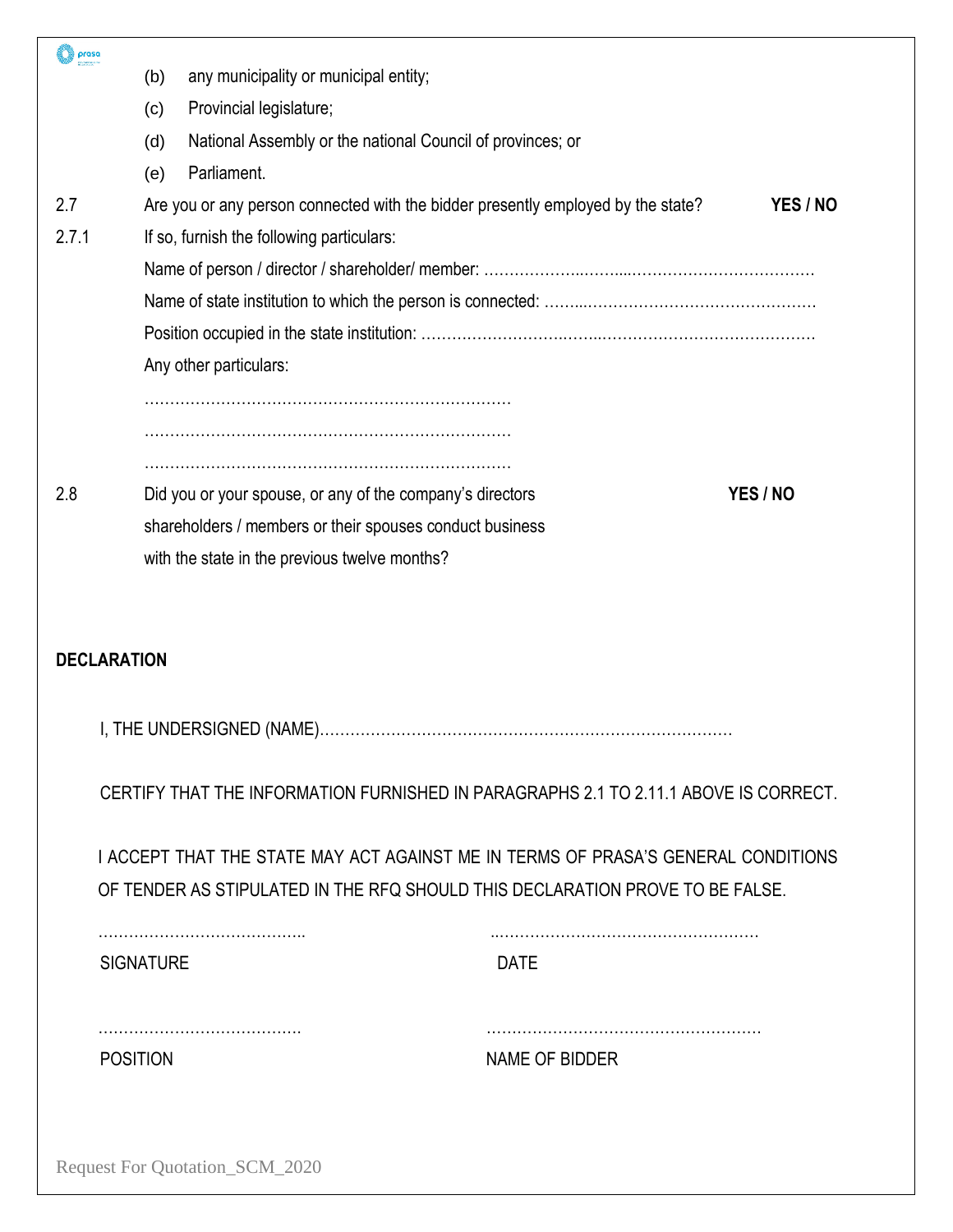| prasa | <b>SECTION 7</b>                                                                                                 |               |
|-------|------------------------------------------------------------------------------------------------------------------|---------------|
|       | <b>B-BBEE PREFERENCE POINTS CLAIM FORM</b>                                                                       |               |
|       | This preference form must form part of all bids invited. It contains general information and serves as           |               |
|       | a claim for preference points for Broad-Based Black Economic Empowerment [B-BBEE] Status Level                   |               |
|       | of Contribution.                                                                                                 |               |
| NB:   | BEFORE COMPLETING THIS FORM, BIDDERS MUST STUDY THE GENERAL CONDITIONS,                                          |               |
|       | DEFINITIONS AND DIRECTIVES APPLICABLE IN RESPECT OF B-BBEE, AS PRESCRIBED IN                                     |               |
|       | THE PREFERENTIAL PROCUREMENT REGULATIONS, 2017.                                                                  |               |
| 1.    | <b>GENERAL CONDITIONS</b>                                                                                        |               |
| 1.1   | The following preference point systems are applicable to all bids:                                               |               |
|       | the 80/20 system for requirements with a Rand value of up to R50 000 000 (all applicable taxes<br>included); and |               |
| 1.2   | The value of this bid is estimated to not exceed R50 000 000 (all applicable taxes included) and therefore       |               |
|       | the  preference point system shall be applicable.                                                                |               |
| 1.3   | Either the 80/20 preference point system shall be applicable to this bid.                                        |               |
| 1.4   | Preference points for this bid shall be awarded for:                                                             |               |
|       | Price; and<br>(a)                                                                                                |               |
|       | <b>B-BBEE Status Level of Contribution.</b><br>(b)                                                               |               |
| 1.5   | The maximum points for this bid are allocated as follows:                                                        |               |
|       |                                                                                                                  | <b>POINTS</b> |
|       | <b>PRICE</b>                                                                                                     | 80            |
|       | <b>B-BBEE STATUS LEVEL OF CONTRIBUTION</b>                                                                       | 20            |
|       | Total points for Price and B-BBEE must not exceed                                                                | 100           |
| 1.5.1 | Failure on the part of a bidder to submit a B-BBEE Verification Certificate from a Verification Agency           |               |
|       | accredited by the South African Accreditation System [SANAS], or a sworn affidavit confirming annual             |               |
|       | turnover and level of black ownership in case of all EMEs and QSEs with 51% black ownership or more              |               |
|       | together with the bid, will be interpreted to mean that preference points for B-BBEE status level of             |               |
|       | contribution are not claimed.                                                                                    |               |
| 1.6   | The purchaser reserves the right to require of a bidder, either before a bid is adjudicated or at any time       |               |
|       | subsequently, to substantiate any claim in regard to preferences, in any manner required by the                  |               |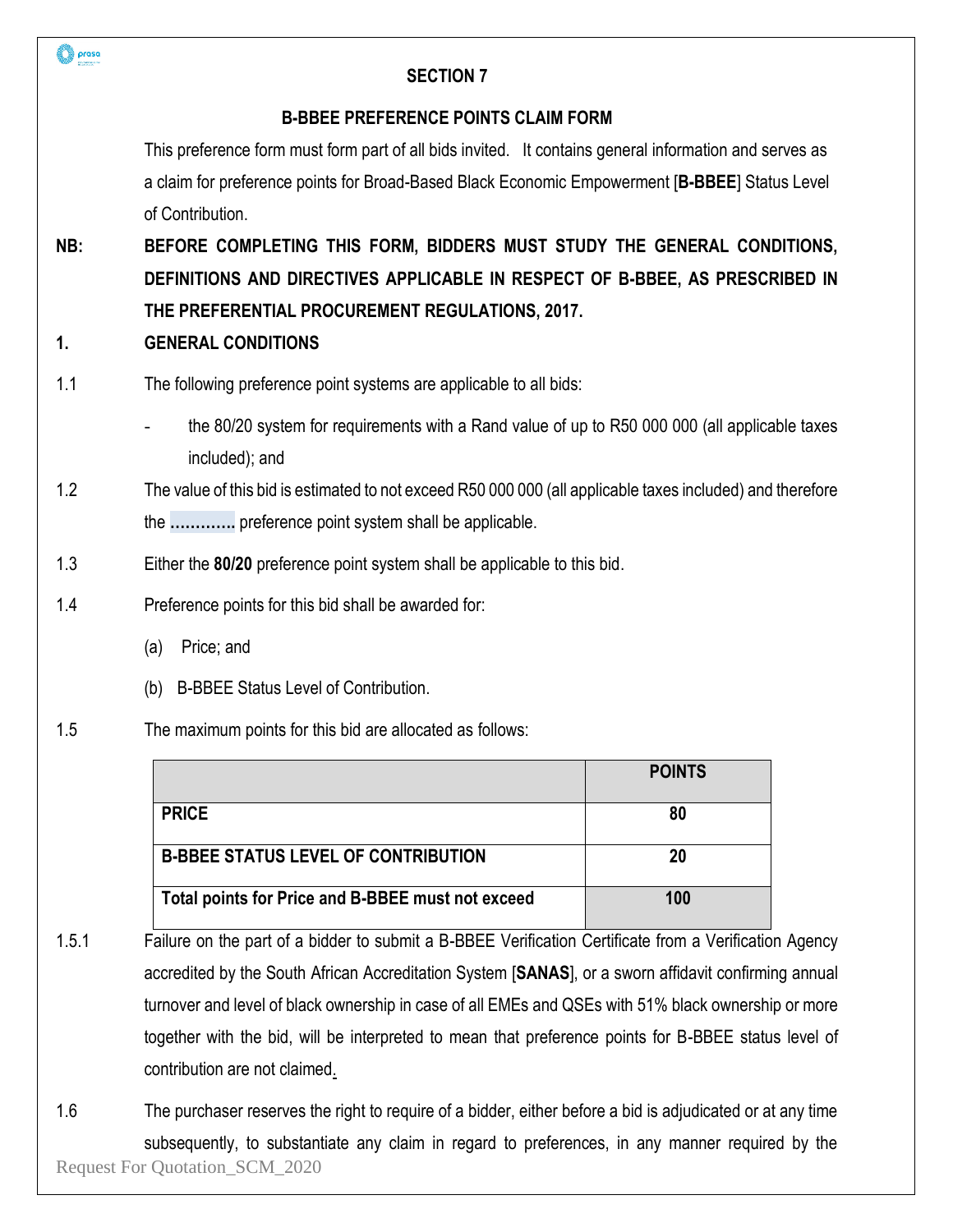prasa

purchaser.

# **2. DEFINITIONS**

- 2.1 **"all applicable taxes"** includes value-added tax, pay as you earn, income tax, unemployment insurance fund contributions and skills development levies;
- 2.2 **"B-BBEE"** means broad-based black economic empowerment as defined in section 1 of the Broad-Based Black Economic Empowerment Act;
- 2.3 "**B-BBEE status level of contributor"** means the B-BBEE status received by a measured entity based on its overall performance using the relevant scorecard contained in the Codes of Good Practice on Black Economic Empowerment, issued in terms of section 9(1) of the Broad-Based Black Economic Empowerment Act;
- 2.4 **"bid"** means a written offer in a prescribed or stipulated form in response to an invitation by an organ of state for the provision of services, works or goods, through price quotations, advertised competitive bidding processes or proposals;
- 2.5 **"Black designated group"** has meaning assigned to it in codes of good practice issued in terms of section 9(1) of the Broad-Based Black Economic Empowerment Act.
- 2.6 **"Black People"** meaning assigned to in Section 1 of Broad-Based Black Economic Empowerment Act.
- 2.7 **"Broad-Based Black Economic Empowerment Act"** means the Broad-Based Black Economic Empowerment Act, 2003 (Act No. 53 of 2003);
- 2.8 **"CIPC"** means the Companies and Intellectual Property Commission, formerly known as CIPRO, the Companies and Intellectual Property Registration Office.
- 2.9 **"comparative price"** means the price after the factors of a non-firm price and all unconditional discounts that can be utilized have been taken into consideration;
- 2.10 **"consortium or joint venture"** means an association of persons for the purpose of combining their expertise, property, capital, efforts, skill and knowledge in an activity for the execution of a contract;
- 2.11 **"contract"** means the agreement that results from the acceptance of a bid by an organ of state;
- 2.12 **"co-operative"** means a co-operative registered in terms of section 7 of Cooperatives Act, 2005 (Act No. 14 of 2005)
- 2.13 **"Designated Group"** means i) Black designated groups; ii) Black People; iii) Women; iv) people with disabilities or v) Small enterprise, as defined in Section 1 of National Small Enterprise Act, (102 of 1996)

Request For Quotation\_SCM\_2020 2.14 **"Designated Sector"** means, sub-sector or industry or product designated in terms of regulation 8(1)(a)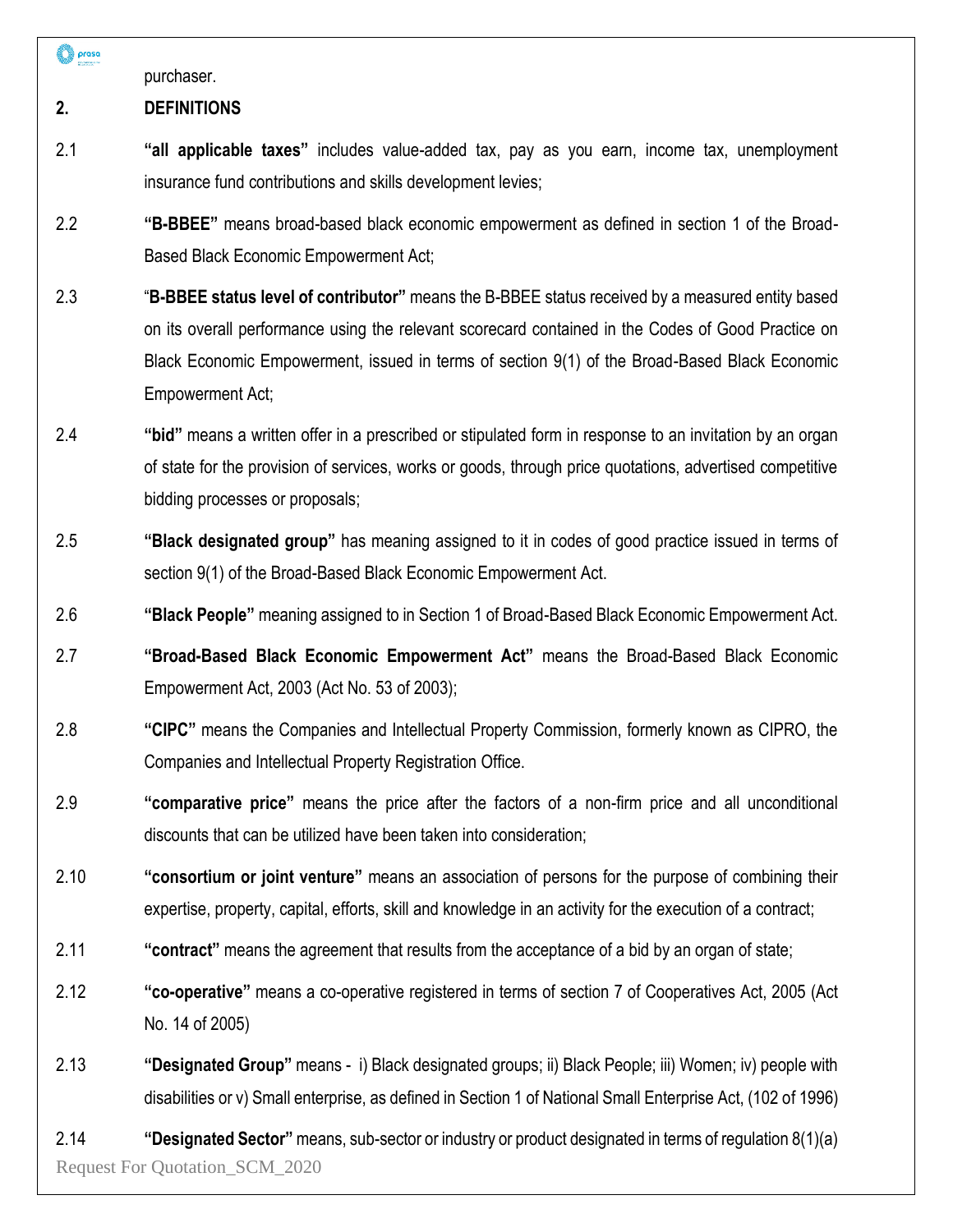| prasa<br>2.15 | "EME" means an Exempted Micro Enterprise as defines by Codes of Good Practice under section 9<br>(1) of the Broad-Based Black Economic Empowerment Act, 2003 (Act No. 53 of 2003);                                                                                                                                                                                                                                                                               |
|---------------|------------------------------------------------------------------------------------------------------------------------------------------------------------------------------------------------------------------------------------------------------------------------------------------------------------------------------------------------------------------------------------------------------------------------------------------------------------------|
| 2.16          | "firm price" means the price that is only subject to adjustments in accordance with the actual increase<br>or decrease resulting from the change, imposition, or abolition of customs or excise duty and any other<br>duty, levy, or tax, which, in terms of the law or regulation, is binding on the contractor and demonstrably<br>has an influence on the price of any supplies, or the rendering costs of any service, for the execution of<br>the contract; |
| 2.17          | "functionality" means the ability of a bidder to provide goods or services in accordance with<br>specification as set out in the bid documents;                                                                                                                                                                                                                                                                                                                  |
| 2.18          | "Military Veteran" has meaning assigned to it in Section 1 of Military Veterans Act, 2011 (Act No. 18)<br>of 2011);                                                                                                                                                                                                                                                                                                                                              |
| 2.19          | "National Treasury" has meaning assigned to it in Section 1 of Public Finance Management Act, 1999<br>(Act No. 1 of 1999);                                                                                                                                                                                                                                                                                                                                       |
| 2.20          | "non-firm prices" means all prices other than "firm" prices;                                                                                                                                                                                                                                                                                                                                                                                                     |
| 2.21          | "person" includes a juristic person;                                                                                                                                                                                                                                                                                                                                                                                                                             |
| 2.22          | "People with disabilities" meaning assigned to it in terms of Section 1 of Employment Equity Act, 1998 (Act<br>No. 55of 1998)                                                                                                                                                                                                                                                                                                                                    |
| 2.23          | "Price" includes all applicable taxes less all unconditional discounts.                                                                                                                                                                                                                                                                                                                                                                                          |
| 2.24          | "Proof of B-BBEE Status Level of Contributor" i) the B-BBBEE status level certificate issued by an<br>unauthorised body or person; ii) a sworn affidavit as prescribed by the B-BBEE Codes of Good Practice;<br>or iii) any other requirement prescribed in terms of the Broad- Based Black Economic Empowerment<br>Act.                                                                                                                                         |
| 2.25          | "Rural Area" i) a sparsely populated area in which people farm or depend on natural resources,                                                                                                                                                                                                                                                                                                                                                                   |

- including villages and small towns that are dispersed through the area; or ii) an area including a large settlement which depends on migratory labour and remittances and government social grants for survival, and may have traditional land tenure system.
- 2.26 **"QSE"** means a Qualifying Small Enterprise as defines by Codes of Good Practice under section 9 (1) of the Broad-Based Black Economic Empowerment Act, 2003 (Act No. 53 of 2003);
- 2.27 **"rand value"** means the total estimated value of a contract in South African currency, calculated at the time of bid invitations, and includes all applicable taxes and excise duties;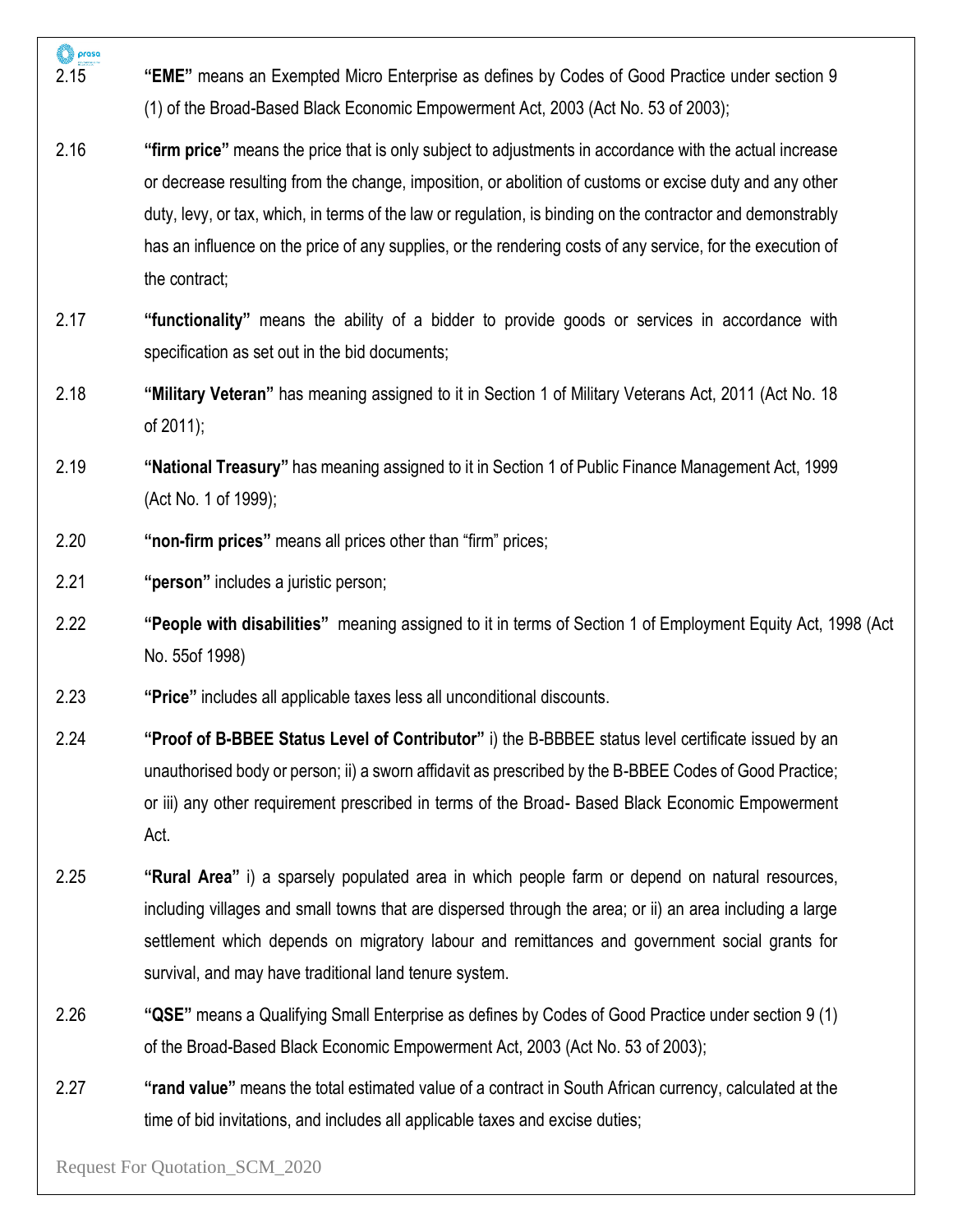- prasa 2.28 **"sub-contract"** means the primary contractor's assigning, leasing, making out work to, or employing, another person to support such primary contractor in the execution of part of a project in terms of the contract; 2.29 **"total revenue"** bears the same meaning assigned to this expression in the Codes of Good Practice on Black Economic Empowerment, issued in terms of section 9(1) of the Broad-Based Black Economic Empowerment Act and promulgated in the *Government Gazette* on 9 February 2007; 2.30 **"Township"** means an urban living area that any time from the late 19th century until 27 April 1994, was reserved for black people, including areas developed for historically disadvantaged individuals post 27 April 1994 2.31 **"Treasury"** meaning assigned to it in Section 1 of the Public Finance Management Act, 1999 (Act No. 1 of 1999) 2.32 **"trust"** means the arrangement through which the property of one person is made over or bequeathed to a trustee to administer such property for the benefit of another person; and 2.33 "**trustee**" means any person, including the founder of a trust, to whom property is bequeathed in order for such property to be administered for the benefit of another person. 2.34 "**Youth"** meaning assigned to it in terms of Section 1 of National youth Development Agency Act, 2008 (Act No. 54 of 2008). **3. ADJUDICATION USING A POINT SYSTEM** 3.1 The bidder obtaining the highest number of total points will be awarded the contract. 3.2 Preference points shall be calculated after prices have been brought to a comparative basis taking into account all factors of non-firm prices and all unconditional discounts.
	- 3.3 Points scored must be rounded off to the nearest 2 decimal places.
	- 3.4 In the event that two or more bids have scored equal total points, the successful bid must be the one scoring the highest number of preference points for B-BBEE.
	- 3.5 However, when functionality is part of the evaluation process and two or more bids have scored equal points including equal preference points for B-BBEE, the successful bid must be the one scoring the highest score for functionality.
	- 3.6 Should two or more bids be equal in all respects, the award shall be decided by the drawing of lots.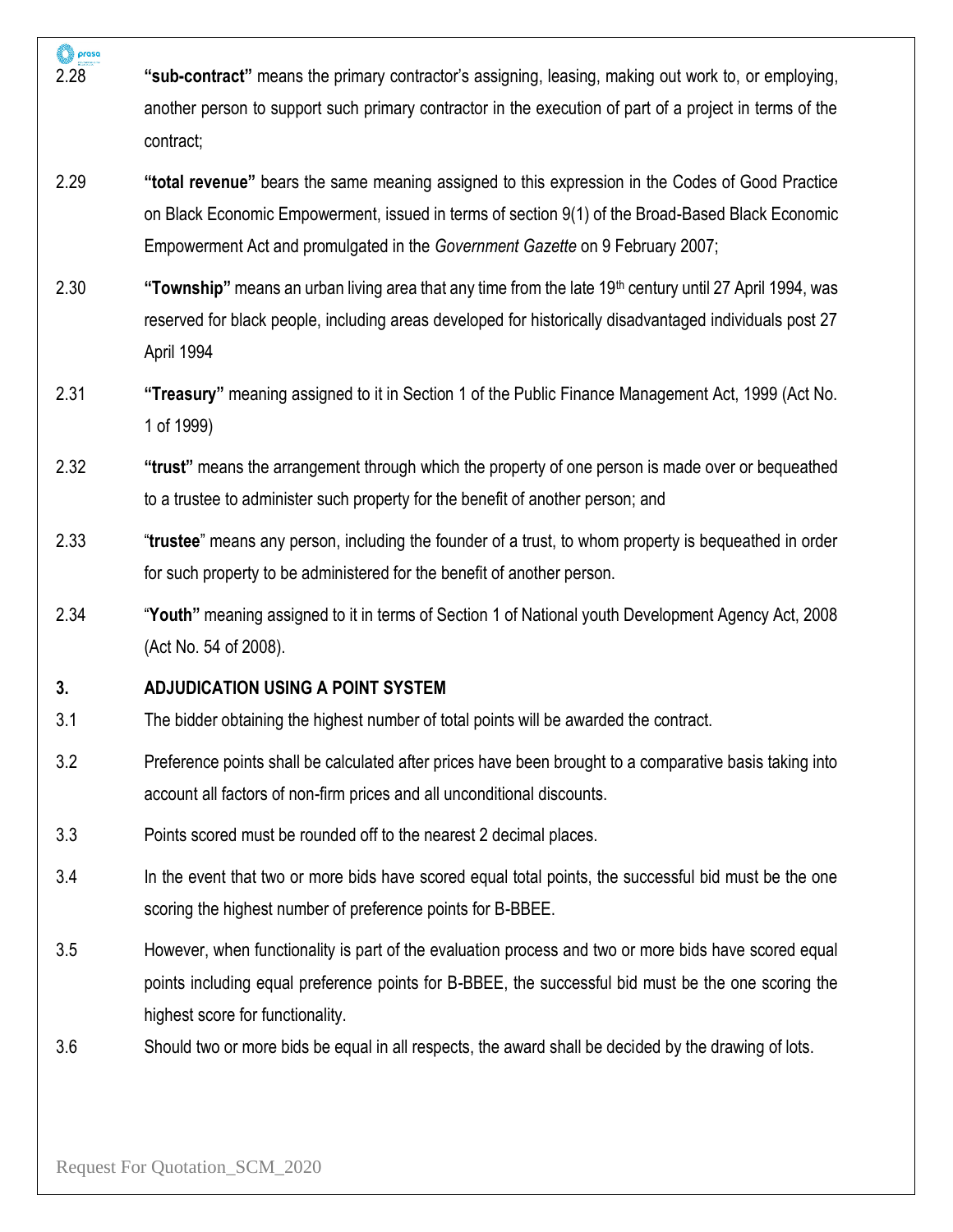#### prasa O

# **4. POINTS AWARDED FOR PRICE**

# 4.1 **THE 80/20 PREFERENCE POINT SYSTEMS 6.1**

A maximum of 80 points is allocated for price on the following basis:

**80/20**

$$
PS = 80 \left( 1 + \frac{Pt-Pmax}{Pmax} \right)
$$

Where:

Ps = Points scored for price of tender under consideration;

Pt = Price of tender under consideration; and

Pmax = Price of highest acceptable tender.

# **5. POINTS AWARDED FOR B-BBEE STATUS LEVEL OF CONTRIBUTION**

5.1 In terms of Regulation 6 (2) and 7 (2) of the Preferential Procurement Regulations, preference points must be awarded to a bidder for attaining the B-BBEE status level of contribution in accordance with the table below:

| <b>B-BBEE Status Level of</b> | <b>Number of points</b> |
|-------------------------------|-------------------------|
| <b>Contributor</b>            | (80/20 system)          |
| 1                             | 20                      |
| $\overline{2}$                | 18                      |
| 3                             | 14                      |
| 4                             | 12                      |
| 5                             | 8                       |
| 6                             | 6                       |
| 7                             | 4                       |
| 8                             | $\overline{2}$          |
| Non-compliant contributor     |                         |

5.2 A bidder who qualifies as an EME in terms of the B-BBEE Act must submit a sworn affidavit confirming Annual Total Revenue and Level of Black Ownership. Furthermore EMEs may also obtain a sworn affidavit from CIPC (formerly CIPRO) Self Service Terminals when registering a business or filing annual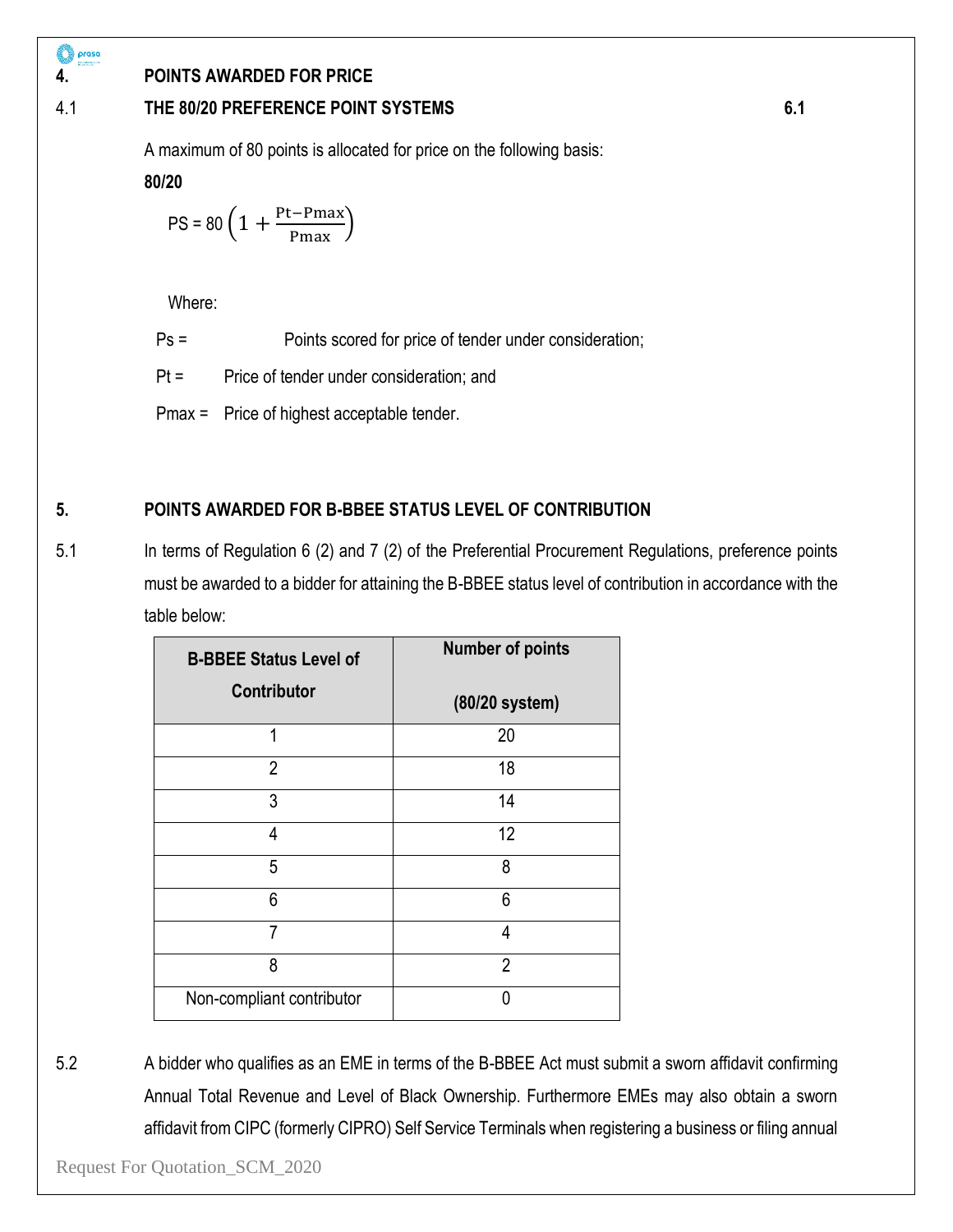returns. In these instances PRASA would require proof of turnover as well as proof of ownership. Sworn affidavits must substantially comply with the format that can be obtained on the DTI's website at [www.dti.gov.za/economic\\_empowerment/bee\\_codes.jsp.](http://www.dti.gov.za/economic_empowerment/bee_codes.jsp)

- 5.3 QSEs that are at least 51% Black owned or higher are only required to obtain a sworn affidavit on an annual basis confirming that the entity has an Annual Total Revenue of R50 million or less and the entity's Level of Black ownership.
- 5.4 A Bidder other than EME or a QSE that is at least 51% Black owned must submit their original and valid B-BBEE status level verification certificate or a certified copy thereof, substantiating their B-BBEE rating a Verification Agency accredited by SANAS.
- 5.5 A trust, consortium or joint venture (including unincorporated consortia and joint ventures) must submit a consolidated B-BBEE Status Level verification certificate for every separate bid.
- 5.6 Tertiary Institutions and Public Entities will be required to submit their B-BBEE status level certificates in terms of the specialized scorecard contained in the B-BBEE Codes of Good Practice.
- 5.7 A person will not be awarded points for B-BBEE status level if it is indicated in the bid documents that such a bidder intends sub-contracting more than 25% of the value of the contract to any other enterprise that does not qualify for at least the points that such a bidder qualifies for, unless the intended subcontractor is an EME that has the capability and ability to execute the sub-contract.
- 5.8 A person awarded a contract may not sub-contract more than 25% of the value of the contract to any other enterprise that does not have an equal or higher B-BBEE status level than the person concerned, unless the contract is sub-contracted to an EME that has the capability and ability to execute the subcontract.
- 5.9 Bidders are to note that the rules pertaining to B-BBEE verification and other B-BBEE requirements may be changed from time to time by regulatory bodies such as National Treasury or the DTI. It is the Bidder's responsibility to ensure that his/her bid complies fully with all B-BBEE requirements at the time of the submission of the bid.
- **6. BID DECLARATION**

prasa

6.1 Bidders who claim points in respect of B-BBEE Status Level of Contribution must complete the following:

# **6.1.1 B-BBEE STATUS LEVEL OF CONTRIBUTION CLAIMED IN TERMS OF PARAGRAPHS 1.4 AND 5.1**

Request For Quotation\_SCM\_2020 6.2 B-BBEE Status Level of Contribution:  $\qquad \qquad = \qquad \qquad \qquad$  .........(maximum of 20 points)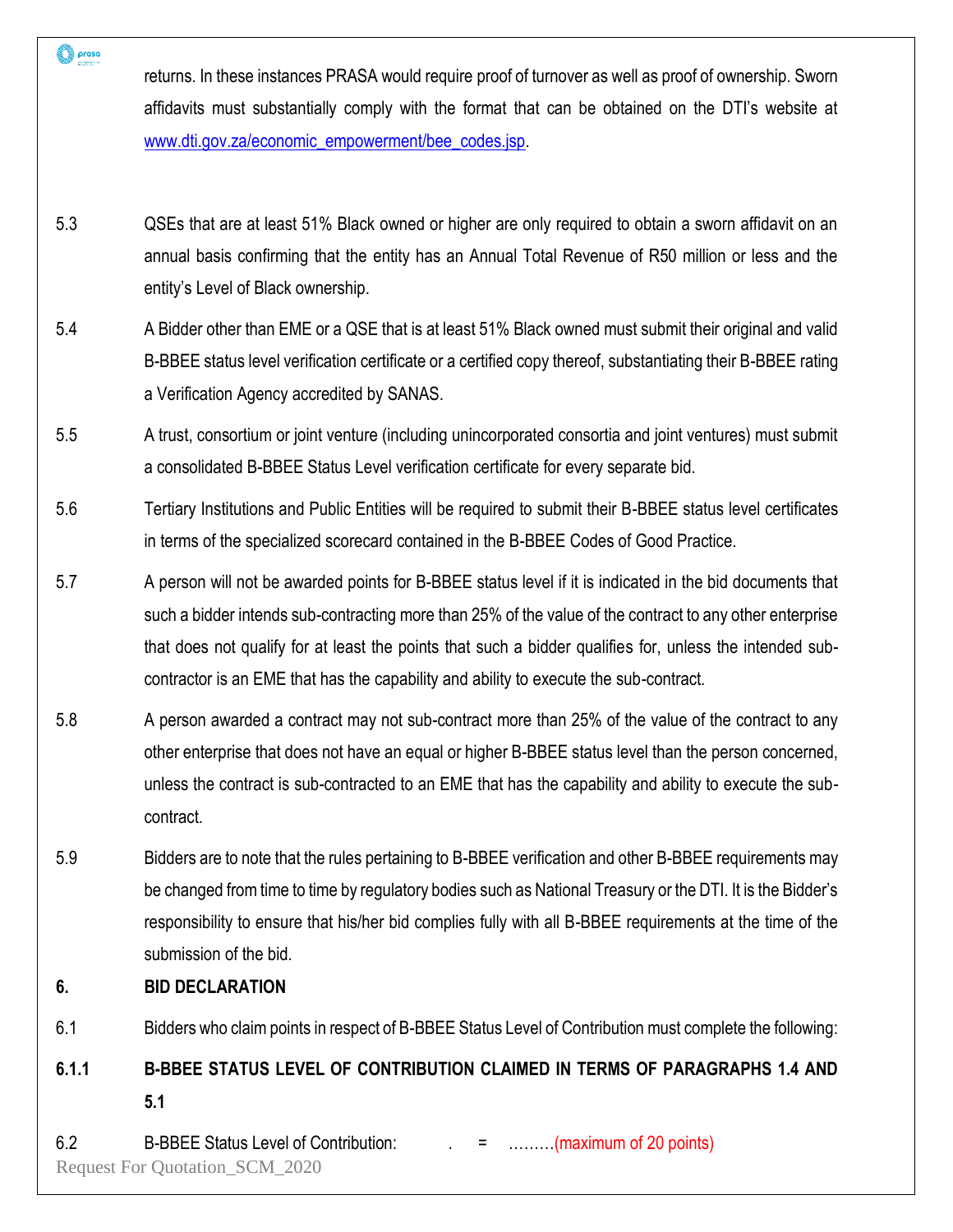| <b>SUB-CONTRACTING</b>                                  |                                                                                         |                |                                                                                                                                                                                                                                                                                                                                                                                                           |  |  |  |
|---------------------------------------------------------|-----------------------------------------------------------------------------------------|----------------|-----------------------------------------------------------------------------------------------------------------------------------------------------------------------------------------------------------------------------------------------------------------------------------------------------------------------------------------------------------------------------------------------------------|--|--|--|
| Will any portion of the contract be sub-contracted?     |                                                                                         |                |                                                                                                                                                                                                                                                                                                                                                                                                           |  |  |  |
|                                                         |                                                                                         |                |                                                                                                                                                                                                                                                                                                                                                                                                           |  |  |  |
| <b>YES</b><br><b>NO</b>                                 |                                                                                         |                |                                                                                                                                                                                                                                                                                                                                                                                                           |  |  |  |
| If yes, indicate:                                       |                                                                                         |                |                                                                                                                                                                                                                                                                                                                                                                                                           |  |  |  |
| i)                                                      |                                                                                         |                |                                                                                                                                                                                                                                                                                                                                                                                                           |  |  |  |
| ii)                                                     |                                                                                         |                |                                                                                                                                                                                                                                                                                                                                                                                                           |  |  |  |
| iii)                                                    |                                                                                         |                |                                                                                                                                                                                                                                                                                                                                                                                                           |  |  |  |
| Whether the sub-contractor is an EME.<br>iv)            |                                                                                         |                |                                                                                                                                                                                                                                                                                                                                                                                                           |  |  |  |
| (Tick applicable box)                                   |                                                                                         |                |                                                                                                                                                                                                                                                                                                                                                                                                           |  |  |  |
| YES<br><b>NO</b>                                        |                                                                                         |                |                                                                                                                                                                                                                                                                                                                                                                                                           |  |  |  |
| V)                                                      |                                                                                         |                |                                                                                                                                                                                                                                                                                                                                                                                                           |  |  |  |
| Procurement Regulations, 2017:                          |                                                                                         |                |                                                                                                                                                                                                                                                                                                                                                                                                           |  |  |  |
|                                                         | EME $\sqrt{ }$                                                                          | QSE $\sqrt{ }$ |                                                                                                                                                                                                                                                                                                                                                                                                           |  |  |  |
| <b>Black people</b>                                     |                                                                                         |                |                                                                                                                                                                                                                                                                                                                                                                                                           |  |  |  |
| Black people who are youth                              |                                                                                         |                |                                                                                                                                                                                                                                                                                                                                                                                                           |  |  |  |
| Black people who are women                              |                                                                                         |                |                                                                                                                                                                                                                                                                                                                                                                                                           |  |  |  |
| Black people with disabilities                          |                                                                                         |                |                                                                                                                                                                                                                                                                                                                                                                                                           |  |  |  |
| Black people living in rural or underdeveloped areas or |                                                                                         |                |                                                                                                                                                                                                                                                                                                                                                                                                           |  |  |  |
| townships                                               |                                                                                         |                |                                                                                                                                                                                                                                                                                                                                                                                                           |  |  |  |
|                                                         |                                                                                         |                |                                                                                                                                                                                                                                                                                                                                                                                                           |  |  |  |
| Cooperative owned by black people                       |                                                                                         |                |                                                                                                                                                                                                                                                                                                                                                                                                           |  |  |  |
| Black people who are military veterans                  |                                                                                         |                |                                                                                                                                                                                                                                                                                                                                                                                                           |  |  |  |
|                                                         | (Tick applicable box)<br>Designated Group: An EME or QSE which is at last 51% owned by: |                | (Points claimed in respect of paragraph 7.1 must be in accordance with the table reflected in<br>paragraph 5.1 and must be substantiated by means of a B-BBEE certificate issued by a Verification<br>Agency accredited by SANAS or a Registered Auditor approved by IRBA or a sworn affidavit.<br>Specify, by ticking the appropriate box, if subcontracting with an enterprise in terms of Preferential |  |  |  |

 $\bigcirc$  proso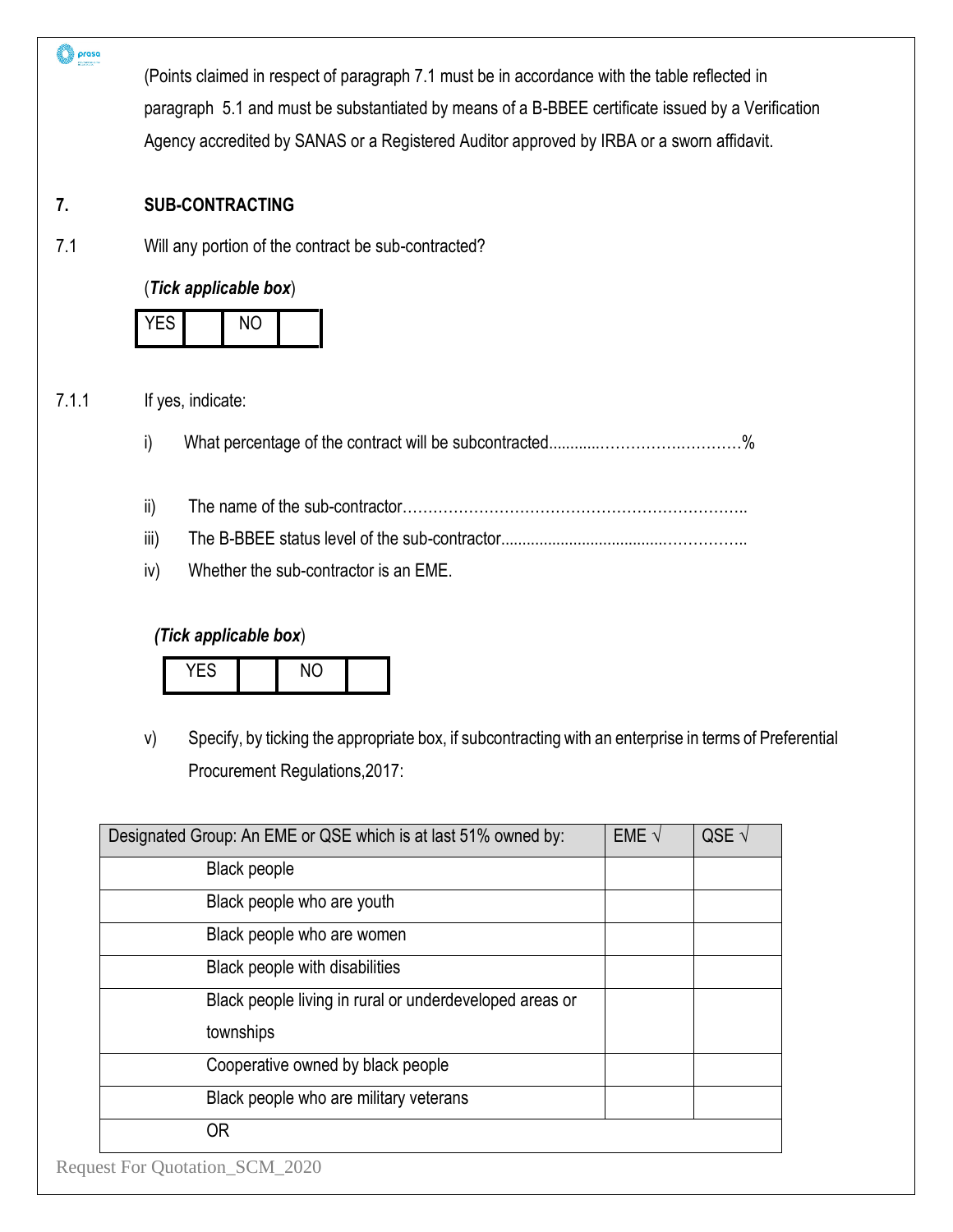| prasa |                                |                                                 |    |       |     |                                                                                                          |     |      |    |
|-------|--------------------------------|-------------------------------------------------|----|-------|-----|----------------------------------------------------------------------------------------------------------|-----|------|----|
|       |                                | Any EME                                         |    |       |     |                                                                                                          |     |      |    |
|       |                                | Any QSE                                         |    |       |     |                                                                                                          |     |      |    |
| 8.    |                                | <b>DECLARATION WITH REGARD TO COMPANY/FIRM</b>  |    |       |     |                                                                                                          |     |      |    |
| 8.1   |                                |                                                 |    |       |     |                                                                                                          |     |      |    |
| 8.2   |                                |                                                 |    |       |     |                                                                                                          |     |      |    |
| 8.3   |                                |                                                 |    |       |     |                                                                                                          |     |      |    |
| 8.4   |                                | <b>TYPE OF COMPANY/ FIRM</b>                    |    |       |     |                                                                                                          |     |      |    |
|       |                                | Partnership/Joint Venture / Consortium          |    |       |     |                                                                                                          |     |      |    |
|       |                                | One person business/sole propriety              |    |       |     |                                                                                                          |     |      |    |
|       |                                | Close corporation                               |    |       |     |                                                                                                          |     |      |    |
|       | Company                        |                                                 |    |       |     |                                                                                                          |     |      |    |
|       |                                | (Pty) Limited                                   |    |       |     |                                                                                                          |     |      |    |
|       |                                | <b>TICK APPLICABLE BOX</b>                      |    |       |     |                                                                                                          |     |      |    |
| 8.5   |                                | <b>DESCRIBE PRINCIPAL BUSINESS ACTIVITIES</b>   |    |       |     |                                                                                                          |     |      |    |
|       |                                |                                                 |    |       |     |                                                                                                          |     |      |    |
|       |                                |                                                 |    |       |     |                                                                                                          |     |      |    |
|       | .                              |                                                 |    |       |     |                                                                                                          |     |      |    |
| 8.6   |                                | <b>COMPANY CLASSIFICATION</b>                   |    |       |     |                                                                                                          |     |      |    |
|       | Ш                              | Manufacturer                                    |    |       |     |                                                                                                          |     |      |    |
|       | Supplier<br>Ш                  |                                                 |    |       |     |                                                                                                          |     |      |    |
|       | Ш                              | Professional service provider                   |    |       |     |                                                                                                          |     |      |    |
|       |                                | Other service providers, e.g. transporter, etc. |    |       |     |                                                                                                          |     |      |    |
|       |                                | [TICK APPLICABLE BOX]                           |    |       |     |                                                                                                          |     |      |    |
| 8.7   | Total                          | number                                          | of | years | the | company/firm                                                                                             | has | been | in |
|       |                                |                                                 |    |       |     |                                                                                                          |     |      |    |
| 8.8   |                                |                                                 |    |       |     | I/we, the undersigned, who is / are duly authorised to do so on behalf of the company/firm, certify that |     |      |    |
|       |                                |                                                 |    |       |     | the points claimed, based on the B-BBE status level of contribution indicated in paragraph 7 of the      |     |      |    |
|       | Request For Quotation_SCM_2020 |                                                 |    |       |     |                                                                                                          |     |      |    |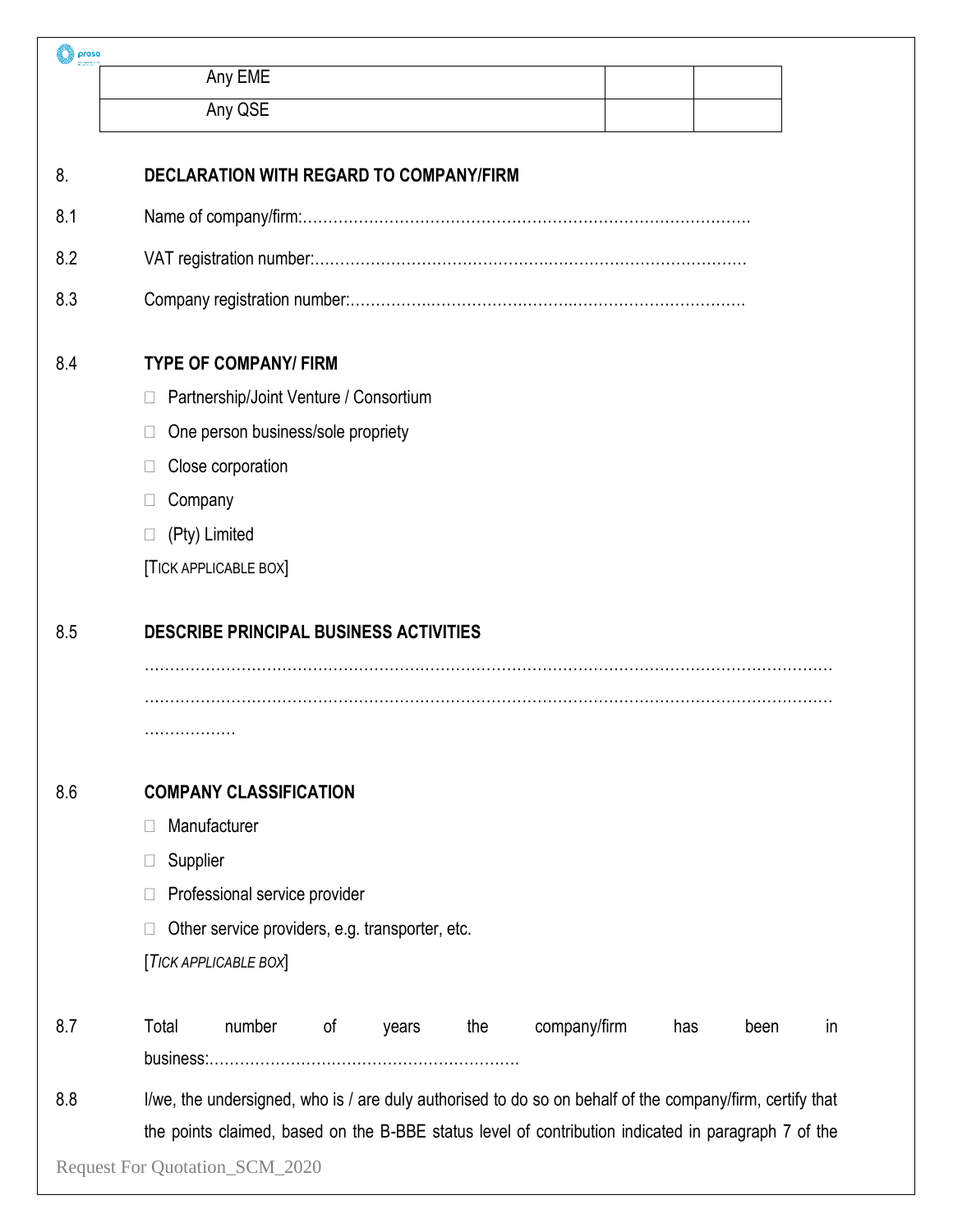prasa

foregoing certificate, qualifies the company/ firm for the preference(s) shown and I / we acknowledge that:

- i) The information furnished is true and correct;
- ii) The preference points claimed are in accordance with the General Conditions as indicated in paragraph 1 of this form;
- iii) In the event of a contract being awarded as a result of points claimed as shown in paragraph 7, the contractor may be required to furnish documentary proof to the satisfaction of the
- iv) purchaser that the claims are correct;
- v) If a bidder submitted false information regarding its B-BBEE status level of contributor, local production and content, or any other matter required in terms of the Preferential Procurement Regulations, 2017 which will affect or has affected the evaluation of a bid, or where a bidder has failed to declare any subcontracting arrangements or any of the conditions of contract have not been fulfilled, the purchaser may, in addition to any other remedy it may have.
	- (a)disqualify the person from the bidding process;
	- (b)recover costs, losses or damages it has incurred or suffered as a result of that person's conduct;
	- (c) cancel the contract and claim any damages which it has suffered as a result of having to make less favourable arrangements due to such cancellation;
	- (d)if the successful bidder subcontracted a portion of the bidder to another person without disclosing it, PRASA reserves the right to penalise the bidder up to 10 percent of the value of the contract;
	- (e)recommend that the bidder or contractor, its shareholders and directors, or only the shareholders and directors who acted on a fraudulent basis, be restricted by the National Treasury from obtaining business from any organ of state for a period not exceeding 10 years, after the *audi alteram partem* (hear the other side) rule has been applied; and
	- (f) forward the matter for criminal prosecution.

|  | <b>WITNESSES</b><br>n | SIGNATURE(S) OF BIDDERS(S)<br><b>ADDRESS</b><br> |
|--|-----------------------|--------------------------------------------------|
|--|-----------------------|--------------------------------------------------|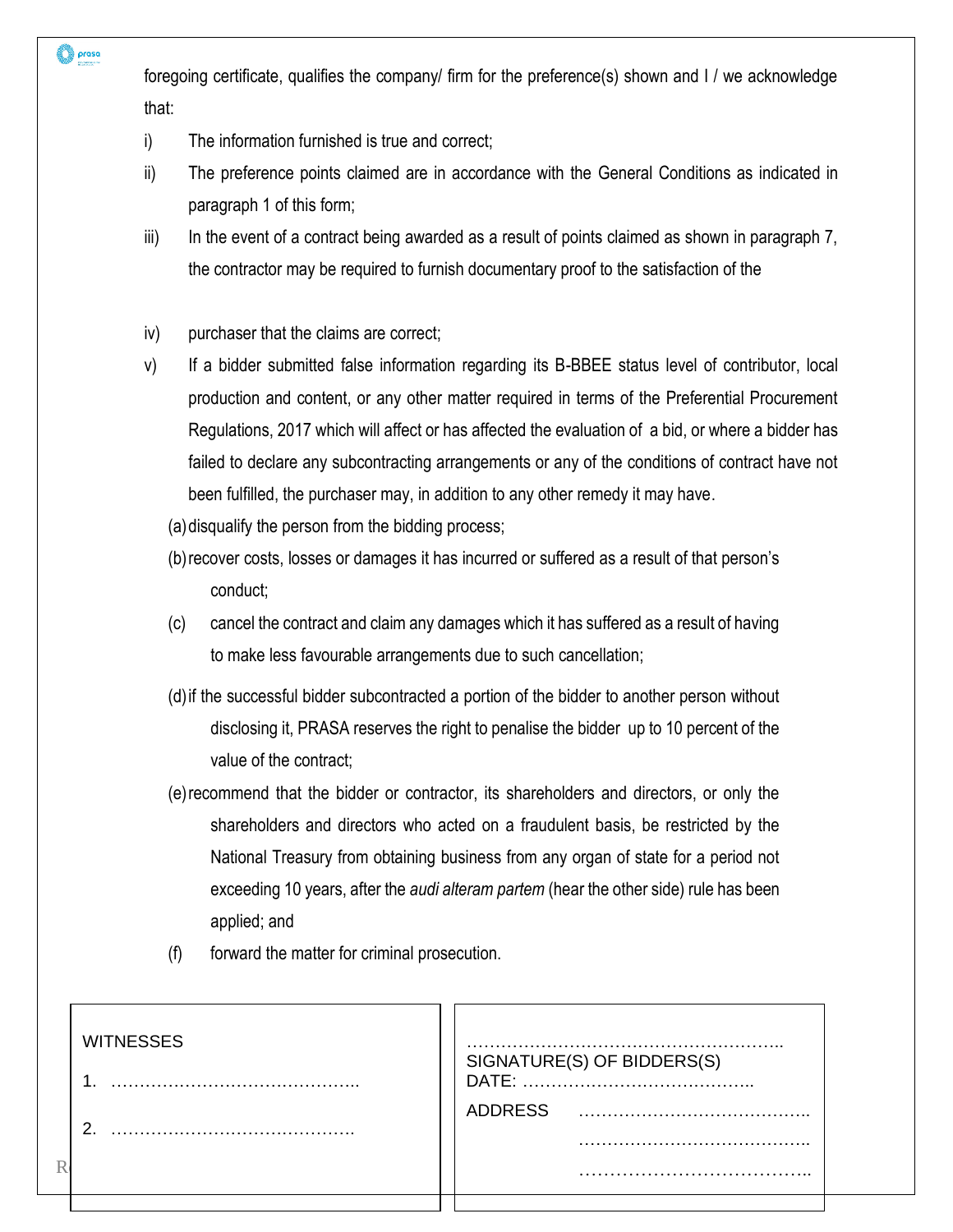| prasa                                                                                          |                                                      |                                   |
|------------------------------------------------------------------------------------------------|------------------------------------------------------|-----------------------------------|
|                                                                                                | <b>SECTION 8</b>                                     |                                   |
|                                                                                                | CERTIFICATE OF ATTENDANCE OF COMPULSORY RFQ BRIEFING |                                   |
|                                                                                                |                                                      |                                   |
|                                                                                                |                                                      | Representative(s)                 |
|                                                                                                |                                                      | [name of entity[ has attended the |
| RFQ Briefing session to which this enquiry relates.                                            |                                                      |                                   |
|                                                                                                |                                                      |                                   |
| FOR / ON BEHALF OF PRASA DESIGNATION                                                           |                                                      |                                   |
|                                                                                                |                                                      |                                   |
|                                                                                                |                                                      |                                   |
| Signature ________________________                                                             |                                                      |                                   |
| Acknowledgement                                                                                |                                                      |                                   |
| It is hereby certified that the bidder has acquainted himself /themselves with the RFQ enquiry |                                                      |                                   |
|                                                                                                |                                                      |                                   |
|                                                                                                |                                                      |                                   |
| DULY AUTHORISED SIGNATORY(IES)                                                                 | <b>WITNESSES</b>                                     |                                   |
|                                                                                                |                                                      |                                   |
|                                                                                                |                                                      |                                   |
|                                                                                                |                                                      |                                   |
|                                                                                                |                                                      |                                   |
|                                                                                                |                                                      |                                   |
|                                                                                                |                                                      |                                   |
|                                                                                                |                                                      |                                   |
|                                                                                                |                                                      |                                   |
|                                                                                                |                                                      |                                   |
|                                                                                                |                                                      |                                   |
| Request For Quotation_SCM_2020                                                                 |                                                      |                                   |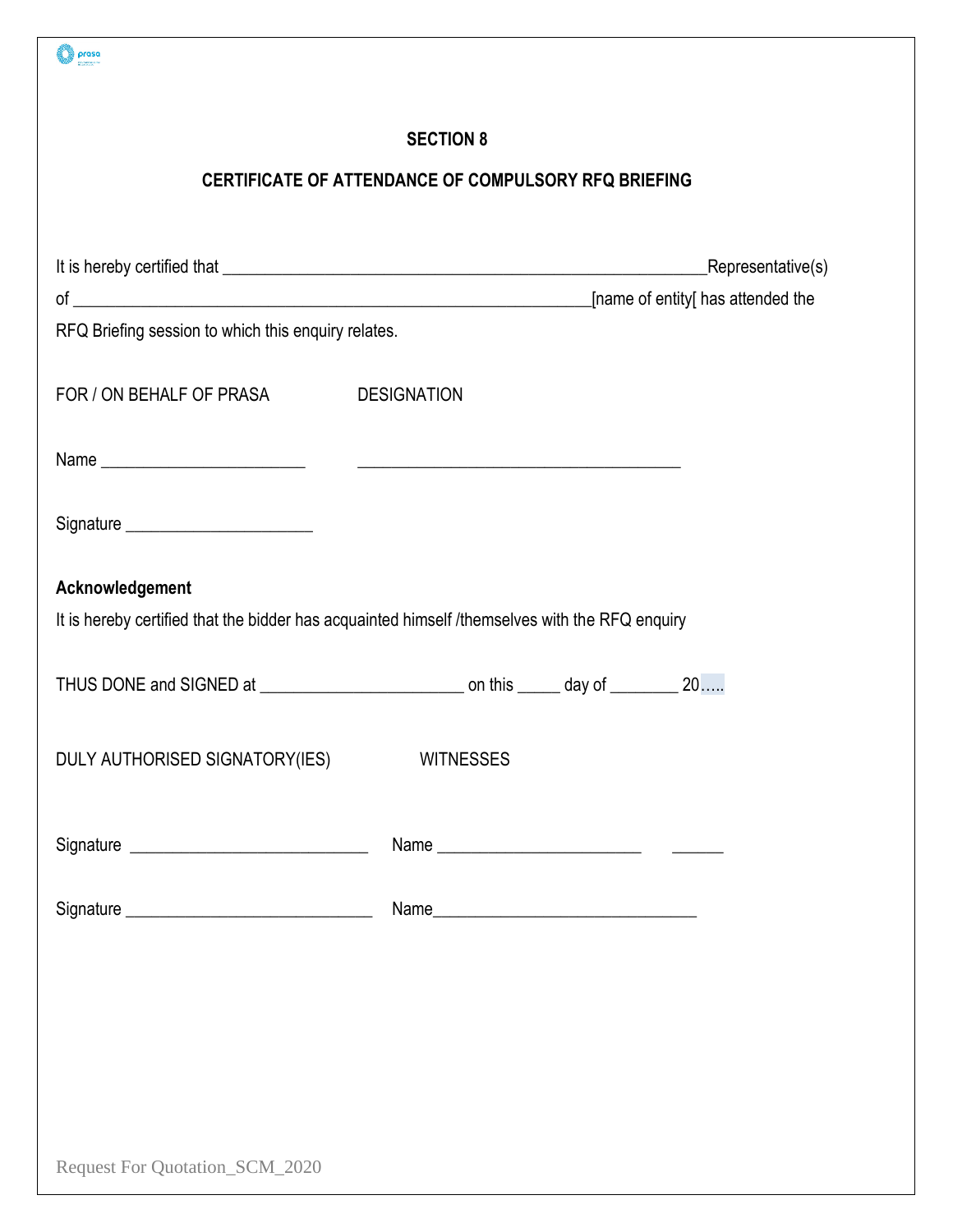#### **SBD 8**

### **DECLARATION OF COMPANY'S PAST SUPPLY CHAIN MANAGEMENT PRACTICES**

- 1 This Standard Company Document must form part of all RFQs invited.
- 2 It serves as a declaration to be used by institutions in ensuring that when goods and services are being procured, all reasonable steps are taken to combat the abuse of the supply chain management system. 3 The RFQ of any Company may be disregarded if that Company, or any of its directors have
	- a. abused the institution's supply chain management system;
	- b. committed fraud or any other improper conduct in relation to such system; or
	- c. failed to perform on any previous contract.

prasa

**4 In order to give effect to the above, the following questionnaire must be completed and submitted with the RFQ.**

| Item  | Question                                                                                              |              | Yes | No        |  |
|-------|-------------------------------------------------------------------------------------------------------|--------------|-----|-----------|--|
| 4.1   | Is the Company or any of its directors listed on the National Treasury's Database of Restricted       |              | Yes | <b>No</b> |  |
|       | Suppliers as companies or persons prohibited from doing business with the public sector?              |              |     |           |  |
|       | (Companies or persons who are listed on this Database were informed in writing of this                |              |     |           |  |
|       | restriction by the Accounting Officer/Authority of the institution that imposed the restriction after |              |     |           |  |
|       | the audi alteram partem rule was applied).                                                            |              |     |           |  |
|       | The Database of Restricted Suppliers now resides on the National Treasury's website                   |              |     |           |  |
|       | (www.treasury.gov.za) and can be accessed by clicking on its link at the bottom of the                |              |     |           |  |
|       | home page.                                                                                            |              |     |           |  |
| 4.1.1 | If so, furnish particulars:                                                                           |              |     |           |  |
| 4.2   | Is the Company or any of its directors listed on the Register for Tender Defaulters                   | Yes          |     | No        |  |
|       | in terms of section 29 of the Prevention and Combating of Corrupt Activities Act                      | $\mathbf{L}$ |     |           |  |
|       | (No 12 of 2004)?                                                                                      |              |     |           |  |
|       | The Register for Tender Defaulters can be accessed on the National                                    |              |     |           |  |
|       | Treasury's website (www.treasury.gov.za) by clicking on its link at the                               |              |     |           |  |
|       | bottom of the home page.                                                                              |              |     |           |  |
|       | <b>Request For Quotation_SCM_2020</b>                                                                 |              |     |           |  |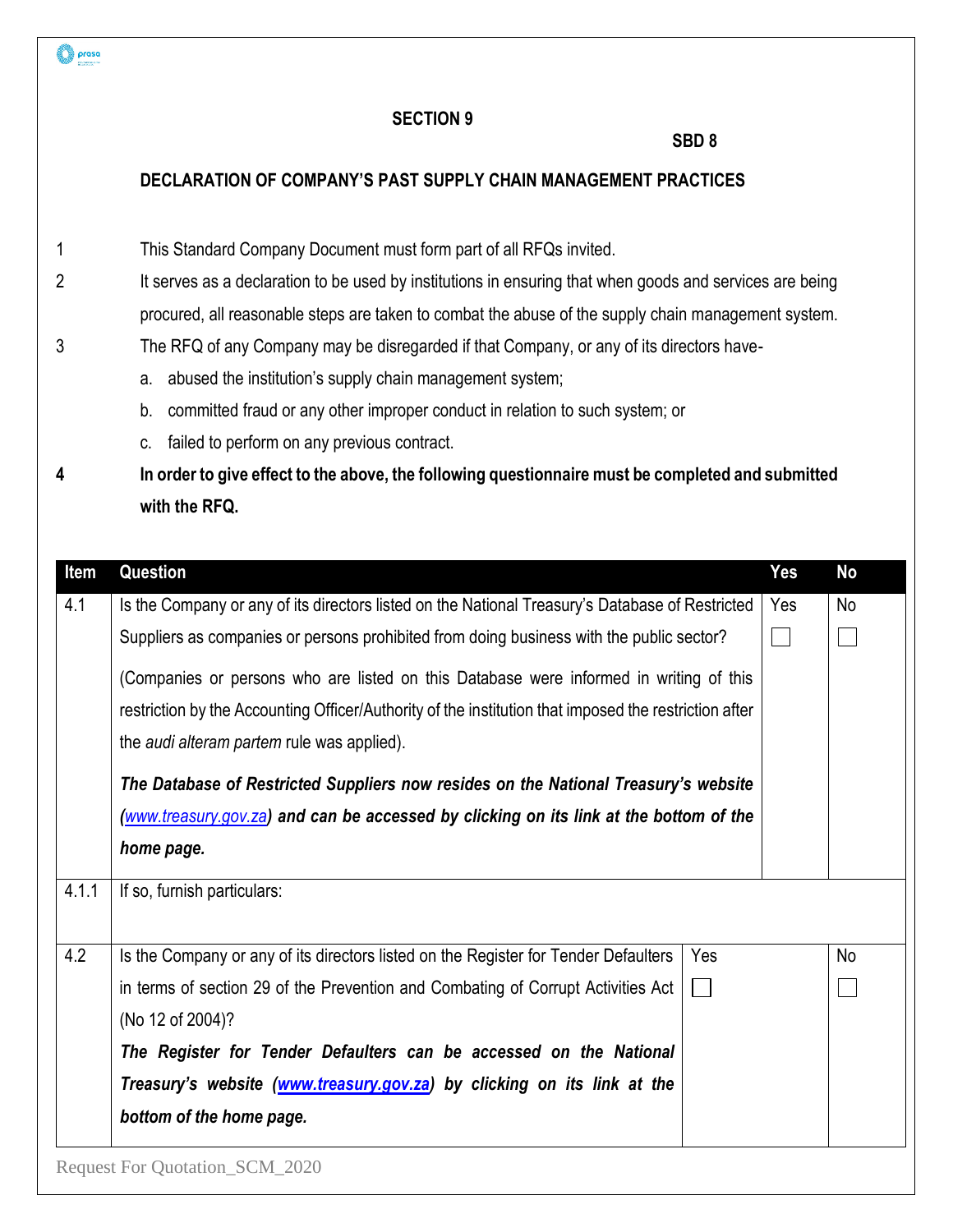| prasa<br>4.2.1   | If so, furnish particulars:                                                                                                                                                                                          |              |           |
|------------------|----------------------------------------------------------------------------------------------------------------------------------------------------------------------------------------------------------------------|--------------|-----------|
|                  |                                                                                                                                                                                                                      |              |           |
|                  |                                                                                                                                                                                                                      |              |           |
| 4.3              | Was the Company or any of its directors convicted by a court of law (including a                                                                                                                                     | Yes          | <b>No</b> |
|                  | court outside of the Republic of South Africa) for fraud or corruption during the                                                                                                                                    | $\mathbf{I}$ |           |
|                  | past five years?                                                                                                                                                                                                     |              |           |
| 4.3.1            | If so, furnish particulars:                                                                                                                                                                                          |              |           |
|                  |                                                                                                                                                                                                                      |              |           |
| 4.4              | Was any contract between the Company and any organ of state terminated                                                                                                                                               | Yes          | No        |
|                  | during the past five years on account of failure to perform on or comply with the                                                                                                                                    |              |           |
|                  | contract?                                                                                                                                                                                                            |              |           |
| 4.4.1            | If so, furnish particulars:                                                                                                                                                                                          |              |           |
|                  |                                                                                                                                                                                                                      |              |           |
|                  | <b>CERTIFICATION</b>                                                                                                                                                                                                 |              |           |
|                  | <b>INFORMATION FURNISHED ON THIS DECLARATION FORM IS TRUE AND CORRECT.</b><br>I ACCEPT THAT, IN ADDITION TO CANCELLATION OF A CONTRACT, ACTION MAY BE TAKEN AGAINST<br>ME SHOULD THIS DECLARATION PROVE TO BE FALSE. |              |           |
|                  |                                                                                                                                                                                                                      |              |           |
|                  | <b>Date</b>                                                                                                                                                                                                          |              |           |
| <b>Signature</b> |                                                                                                                                                                                                                      |              |           |
|                  |                                                                                                                                                                                                                      |              |           |
| <b>Position</b>  | <b>Name</b>                                                                                                                                                                                                          |              |           |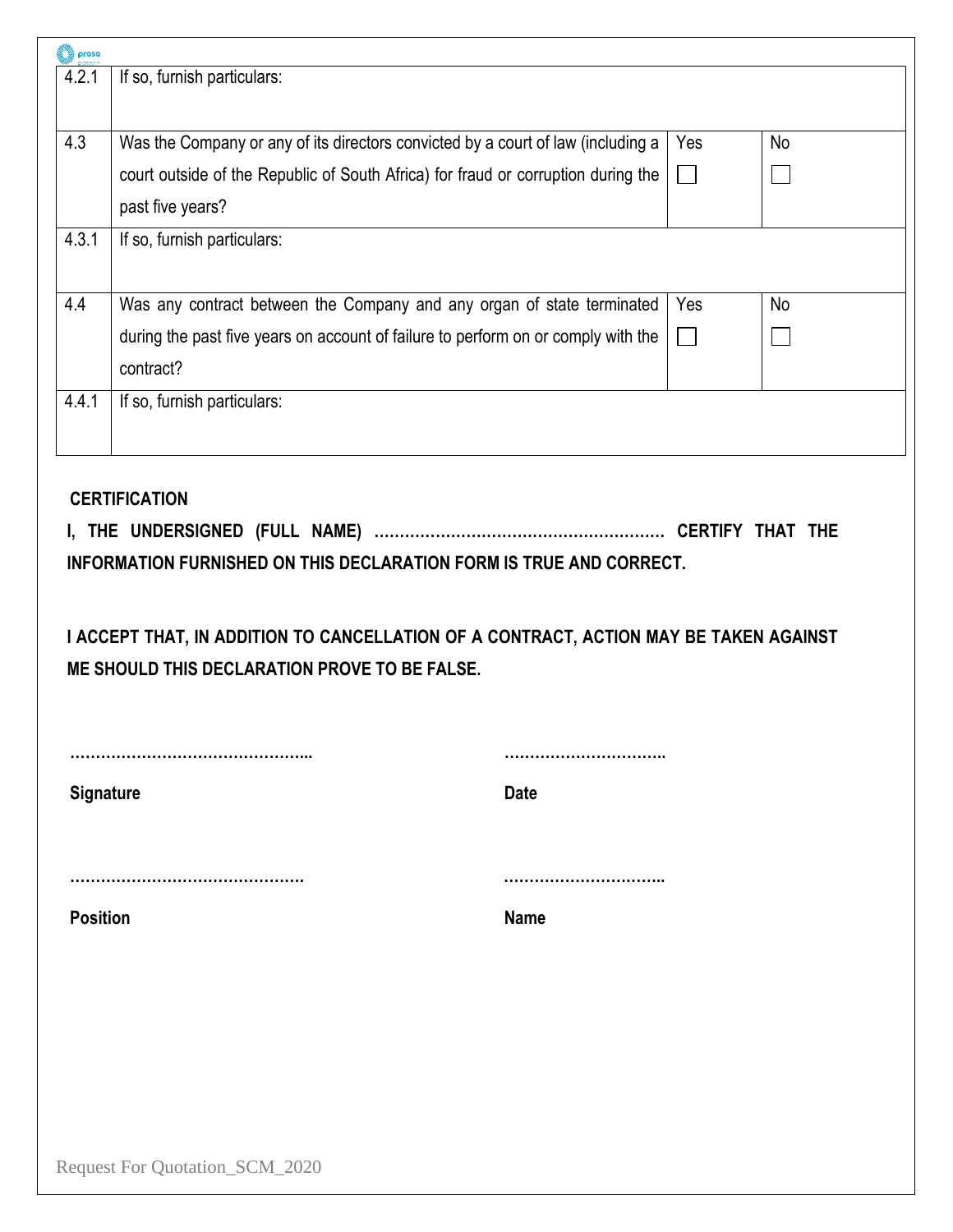#### **SBD 9**

#### **CERTIFICATE OF INDEPENDENT RFQ DETERMINATION**

- 1. This Standard Company Document (SBD) must form part of all RFQs<sup>1</sup> invited.
- 2. Section 4 (1) (b) (iii) of the Competition Act No. 89 of 1998, as amended, prohibits an agreement between, or concerted practice by, firms, or a decision by an association of firms, if it is between parties in a horizontal relationship and if it involves collusive Company (or RFQ rigging).² Collusive Company is a *pe se* prohibition meaning that it cannot be justified under any grounds.
- 3. Treasury Regulation 16A9 prescribes that accounting officers and accounting authorities must take all reasonable steps to prevent abuse of the supply chain management system and authorizes accounting officers and accounting authorities to:
	- a. disregard the RFQ of any Company if that Company, or any of its directors have abused the institution's supply chain management system and or committed fraud or any other improper conduct in relation to such system.
	- b. cancel a contract awarded to a supplier of goods and services if the supplier committed any corrupt or fraudulent act during the Company process or the execution of that contract.
- 4. This SBD serves as a certificate of declaration that would be used by institutions to ensure that, when RFQs are considered, reasonable steps are taken to prevent any form of RFQ-rigging.
- 5. In order to give effect to the above, the attached Certificate of RFQ Determination (SBD 9) must be completed and submitted with the RFQ:

<sup>1</sup> Includes price quotations, advertised competitive RFQs, limited RFQs and proposals.

*² RFQ rigging (or collusive Company) occurs when businesses, that would otherwise be expected to compete, secretly conspire to raise prices or lower the quality of goods*  and / or services for purchasers who wish to acquire goods and / or services through a Company process. RFQ rigging is, therefore, an agreement between competitors not *to compete.*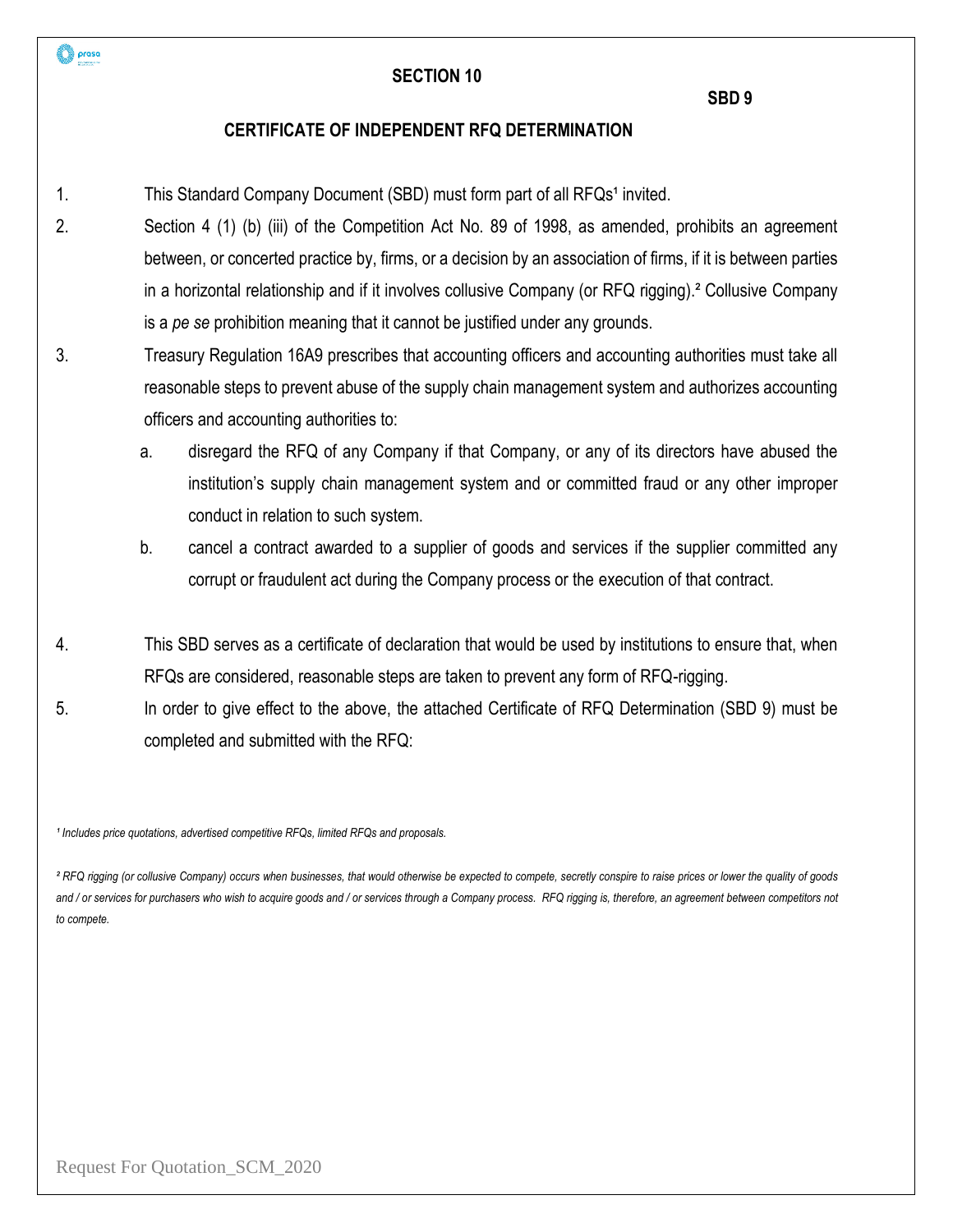# **O** proso **CERTIFICATE OF INDEPENDENT RFQ DETERMINATION**

|                | I, the undersigned, in submitting the accompanying RFQ: \\espaces\\espaces\\espaces\\espaces\\espaces\\espaces | (Quotation                                                                                                    |
|----------------|----------------------------------------------------------------------------------------------------------------|---------------------------------------------------------------------------------------------------------------|
|                |                                                                                                                | Number and Description) in response to the invitation for the RFQ made by: __________________________________ |
|                |                                                                                                                | (Name of Institution) do hereby                                                                               |
|                | make the following statements that I certify to be true and complete in every respect:                         |                                                                                                               |
|                |                                                                                                                | (Name of Company) that:                                                                                       |
| 1 <sub>1</sub> | I have read and I understand the contents of this Certificate;                                                 |                                                                                                               |
| 2.             |                                                                                                                | I understand that the accompanying RFQ will be disqualified if this Certificate is found not to be true and   |
|                |                                                                                                                | complete in every respect; I am authorized by the Company to sign this Certificate, and to submit the         |
|                | accompanying RFQ, on behalf of the Company;                                                                    |                                                                                                               |
| 3.             |                                                                                                                | Each person whose signature appears on the accompanying RFQ has been authorized by the Company                |
|                | to determine the terms of, and to sign the RFQ, on behalf of the Company;                                      |                                                                                                               |
| 4.             |                                                                                                                | For the purposes of this Certificate and the accompanying RFQ, I understand that the word "competitor"        |
|                |                                                                                                                | shall include any individual or organization, other than the Company, whether or not affiliated with the      |
|                | Company, who:                                                                                                  |                                                                                                               |
|                | has been requested to submit a RFQ in response to this RFQ invitation;<br>a.                                   |                                                                                                               |
|                | b.                                                                                                             | could potentially submit a RFQ in response to this RFQ invitation, based on their qualifications,             |
|                | abilities or experience; and                                                                                   |                                                                                                               |
|                | C.                                                                                                             | provides the same goods and services as the Company and/or is in the same line of business as                 |
|                | the Company                                                                                                    |                                                                                                               |
| 5.             |                                                                                                                | The Company has arrived at the accompanying RFQ independently from, and without consultation,                 |
|                | communication, agreement or arrangement with any competitor.                                                   |                                                                                                               |
| 6.             |                                                                                                                | However communication between partners in a joint venture or consortium <sup>3</sup> will not be construed as |
|                | collusive Company.                                                                                             |                                                                                                               |
| 7.             |                                                                                                                | In particular, without limiting the generality of paragraphs 6 above, there has been no consultation,         |
|                | communication, agreement or arrangement with any competitor regarding:                                         |                                                                                                               |
|                | prices;<br>a.                                                                                                  |                                                                                                               |
|                | geographical area where product or service will be rendered (market allocation)<br>b.                          |                                                                                                               |
|                | methods, factors or formulas used to calculate prices;<br>C.                                                   |                                                                                                               |
|                | the intention or decision to submit or not to submit, a RFQ;<br>d.                                             |                                                                                                               |
|                | е.                                                                                                             | the submission of a RFQ which does not meet the specifications and conditions of the RFQ; or                  |
|                | f.<br>Company with the intention not to win the RFQ.                                                           |                                                                                                               |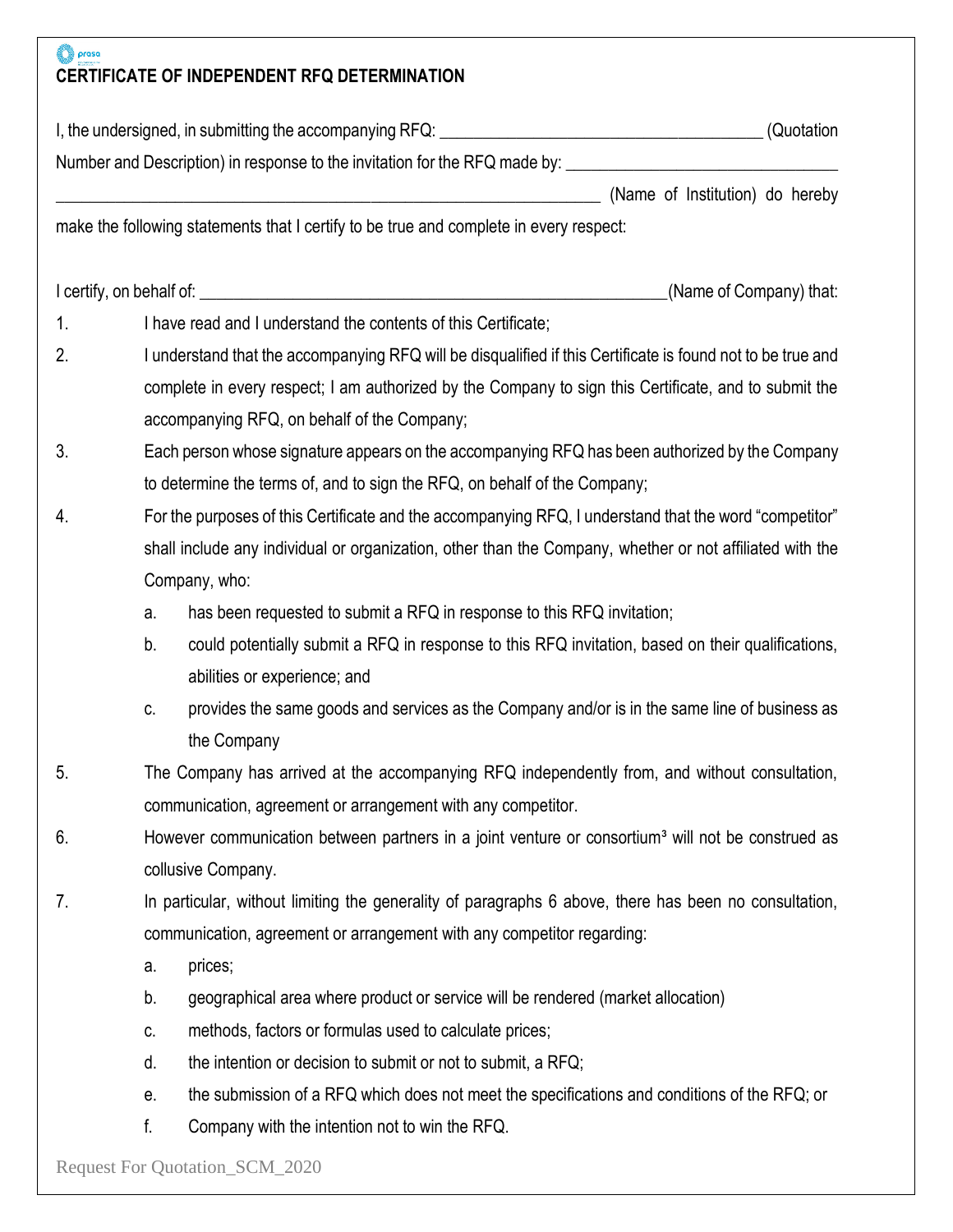| 8.  | In addition, there have been no consultations, communications, agreements or arrangements with any                                                                     |                 |
|-----|------------------------------------------------------------------------------------------------------------------------------------------------------------------------|-----------------|
|     | competitor regarding the quality, quantity, specifications and conditions or delivery particulars of the                                                               |                 |
|     | products or services to which this RFQ invitation relates.                                                                                                             |                 |
| 9.  | The terms of the accompanying RFQ have not been, and will not be, disclosed by the Company, directly                                                                   |                 |
|     | or indirectly, to any competitor, prior to the date and time of the official RFQ opening or of the awarding                                                            |                 |
|     |                                                                                                                                                                        |                 |
|     | of the contract.                                                                                                                                                       |                 |
| 10. | I am aware that, in addition and without prejudice to any other remedy provided to combat any restrictive                                                              |                 |
|     | practices related to RFQs and contracts, RFQs that are suspicious will be reported to the Competition                                                                  |                 |
|     | Commission for investigation and possible imposition of administrative penalties in terms of section 59                                                                |                 |
|     | of the Competition Act No 89 of 1998 and or may be reported to the National Prosecuting Authority                                                                      |                 |
|     | (NPA) for criminal investigation and or may be restricted from conducting business with the public sector                                                              |                 |
|     | for a period not exceeding ten (10) years in terms of the Prevention and Combating of Corrupt Activities                                                               |                 |
|     | Act No 12 of 2004 or any other applicable legislation.                                                                                                                 |                 |
|     |                                                                                                                                                                        |                 |
|     |                                                                                                                                                                        |                 |
|     | Signature                                                                                                                                                              | Date            |
|     |                                                                                                                                                                        |                 |
|     |                                                                                                                                                                        |                 |
|     |                                                                                                                                                                        |                 |
|     |                                                                                                                                                                        |                 |
|     | Position                                                                                                                                                               | Name of Company |
|     |                                                                                                                                                                        |                 |
|     |                                                                                                                                                                        |                 |
|     |                                                                                                                                                                        |                 |
|     |                                                                                                                                                                        |                 |
|     |                                                                                                                                                                        |                 |
|     |                                                                                                                                                                        |                 |
|     |                                                                                                                                                                        |                 |
|     |                                                                                                                                                                        |                 |
|     | <sup>3</sup> Joint venture or Consortium means an association of persons for the purpose of combining their expertise, property, capital, efforts, skill and knowledge |                 |
|     | in an activity for the execution of a contract.                                                                                                                        |                 |
|     |                                                                                                                                                                        |                 |
|     |                                                                                                                                                                        |                 |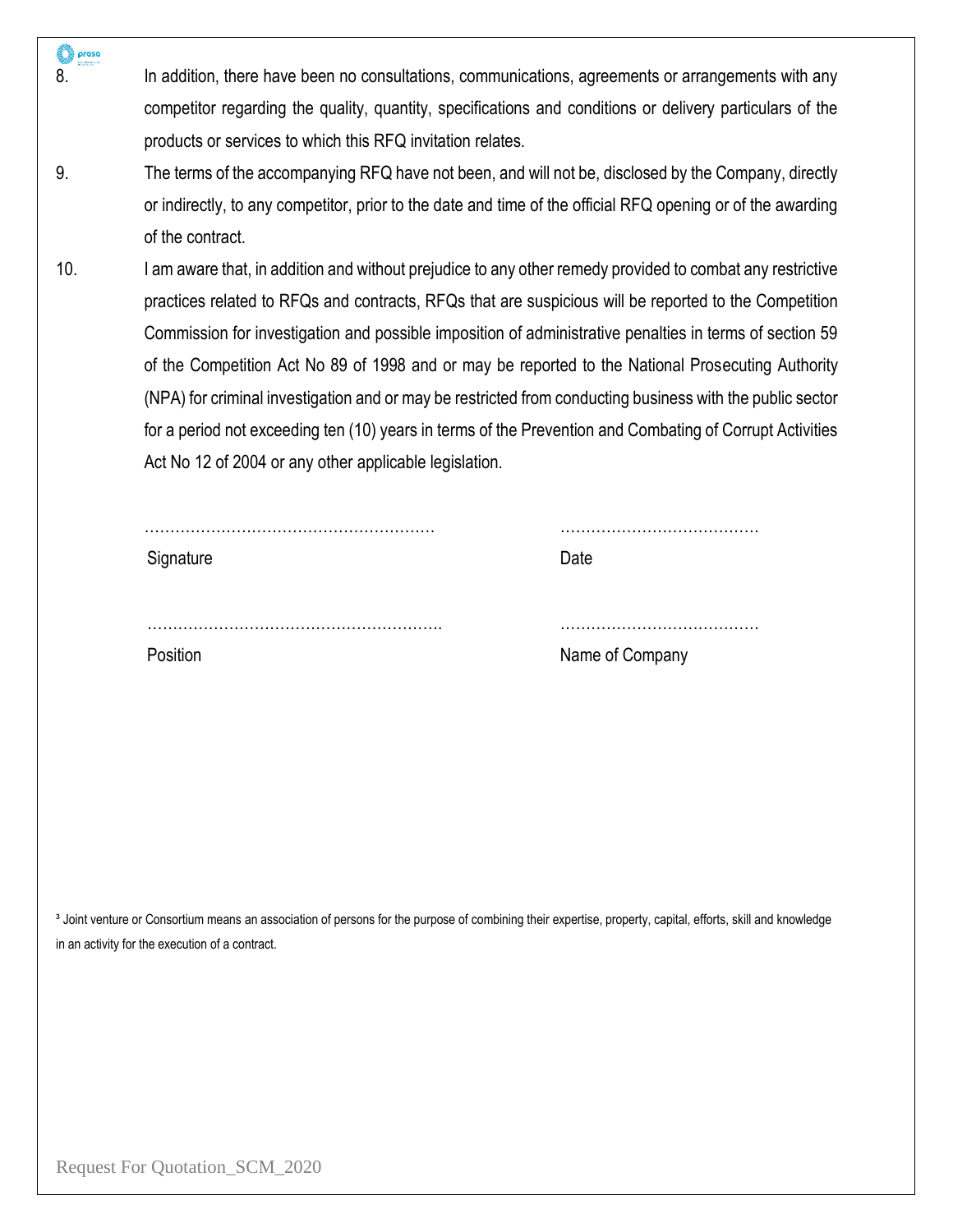| prasa                                                                                                                                                                                                                                                                                                                                                                                                                                                                                                | <b>SECTION 11</b>          |  |  |  |  |
|------------------------------------------------------------------------------------------------------------------------------------------------------------------------------------------------------------------------------------------------------------------------------------------------------------------------------------------------------------------------------------------------------------------------------------------------------------------------------------------------------|----------------------------|--|--|--|--|
| <b>COMMISSIONER OF OATH</b>                                                                                                                                                                                                                                                                                                                                                                                                                                                                          |                            |  |  |  |  |
| I certify that the above has acknowledged that he/she knows and understands the contents of this document, that<br>he/she does not have any objection to taking the oath, and that he/she considers it to be binding on his/her<br>conscience, and which was sworn to and signed before me at ______________________ on this the _________ day of<br>20___, and that the administering oath complied with the regulations contained in Government<br>Gazette No. R 1258 of 21 July 1972, as amended. |                            |  |  |  |  |
|                                                                                                                                                                                                                                                                                                                                                                                                                                                                                                      | (Sign – SERVICE PROVIDER)  |  |  |  |  |
|                                                                                                                                                                                                                                                                                                                                                                                                                                                                                                      | (Name – SERVICE PROVIDER)  |  |  |  |  |
|                                                                                                                                                                                                                                                                                                                                                                                                                                                                                                      |                            |  |  |  |  |
|                                                                                                                                                                                                                                                                                                                                                                                                                                                                                                      |                            |  |  |  |  |
| COMMISSIONER OF OATHS STAMP AND DETAILS OF PERSON                                                                                                                                                                                                                                                                                                                                                                                                                                                    |                            |  |  |  |  |
| STAMP:                                                                                                                                                                                                                                                                                                                                                                                                                                                                                               | <b>NAME &amp; SURNAME:</b> |  |  |  |  |
|                                                                                                                                                                                                                                                                                                                                                                                                                                                                                                      | DESIGNATION/RANK:          |  |  |  |  |
|                                                                                                                                                                                                                                                                                                                                                                                                                                                                                                      | PERSAL/EMPLOYEE NO:        |  |  |  |  |
|                                                                                                                                                                                                                                                                                                                                                                                                                                                                                                      | PLACE/DATE:                |  |  |  |  |
|                                                                                                                                                                                                                                                                                                                                                                                                                                                                                                      |                            |  |  |  |  |
|                                                                                                                                                                                                                                                                                                                                                                                                                                                                                                      |                            |  |  |  |  |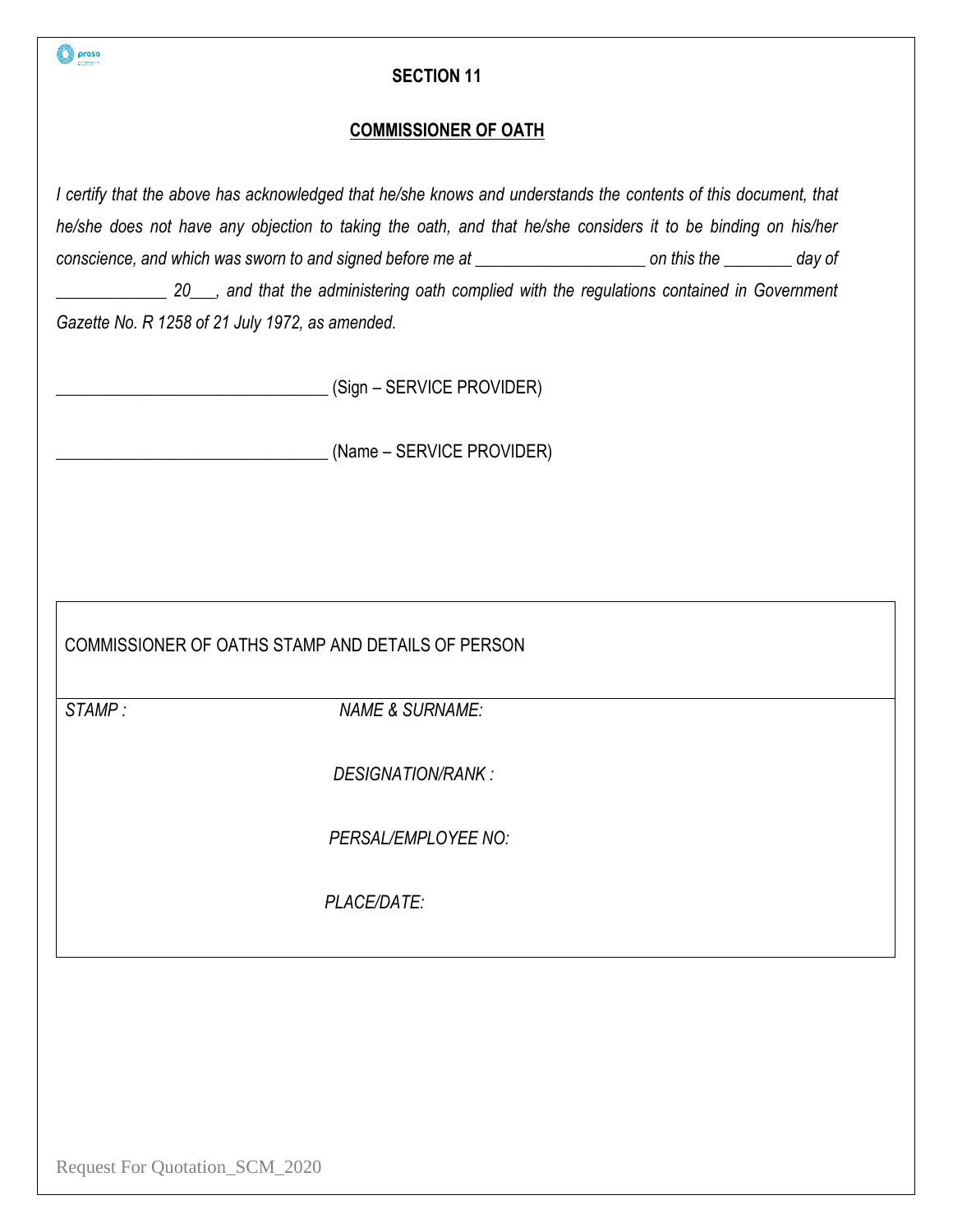

### **12.1. PRICING SCHEDULE: SCRAP**

# **Annexure A : scope of work attached**

| <b>ITEM</b><br><b>NO</b> | <b>DESCRIPTION</b>                                                                                           | <b>UNIT</b><br><b>OF</b><br><b>MEASURE</b> | UNIT PRICE INCL<br><b>VAT</b> |             |
|--------------------------|--------------------------------------------------------------------------------------------------------------|--------------------------------------------|-------------------------------|-------------|
|                          |                                                                                                              |                                            | $\mathsf{R}$                  | $\mathsf C$ |
| $\mathbf{1}$             | Old Oil Filters (Bus oil filters)                                                                            | P/Kg                                       |                               |             |
| $\overline{2}$           | Old Air Filters (Bus air filters)                                                                            | P/Kg                                       |                               |             |
| $\mathfrak{Z}$           | <b>Bus Radiators (Aluminium)</b>                                                                             | P/Kg                                       |                               |             |
| $\overline{4}$           | Bus Brake Drums (Grade A Metal)                                                                              | P/Kg                                       |                               |             |
| 5                        | Ferrous Metals (Vehicle Scrap Metal)                                                                         | P/Kg                                       |                               |             |
| 6                        | Non-Ferrous - Aluminum                                                                                       | P/Kg                                       |                               |             |
| $7\phantom{.0}$          | Non-Ferrous -Copper                                                                                          | P/Kg                                       |                               |             |
| 8                        | <b>Non-Ferrous-Brass</b>                                                                                     | P/Kg                                       |                               |             |
| 9                        | Non-Ferrous-Lead                                                                                             | P/Kg                                       |                               |             |
| 10                       | Non-Ferrous -Zinc                                                                                            | P/Kg                                       |                               |             |
| 11                       | Non-Ferrous - Stainless Steel                                                                                | P/Kg                                       |                               |             |
|                          | Bidders to provide a quotation on how much they willing to<br>pay (Autopax) p/kg for the above listed items. |                                            |                               |             |
|                          | TOTAL INCLUSIVE OF VAT                                                                                       |                                            |                               |             |
|                          |                                                                                                              |                                            |                               |             |

N/**B!! – Potential Bidders must ensure compliance with the below mandatory requirements – failure to submit will lead to the bidder's submission being disqualified.**

- **1. The bidder must submit proof of affiliation with Metal Recyclers Association (MRA) or any accredited association in the recycling industry.**
- **2. The bidders must submit a certificate of safe disposal (submit a copy together with the RFQ doc) because oil filters will contain some oil as they are kept in drums**